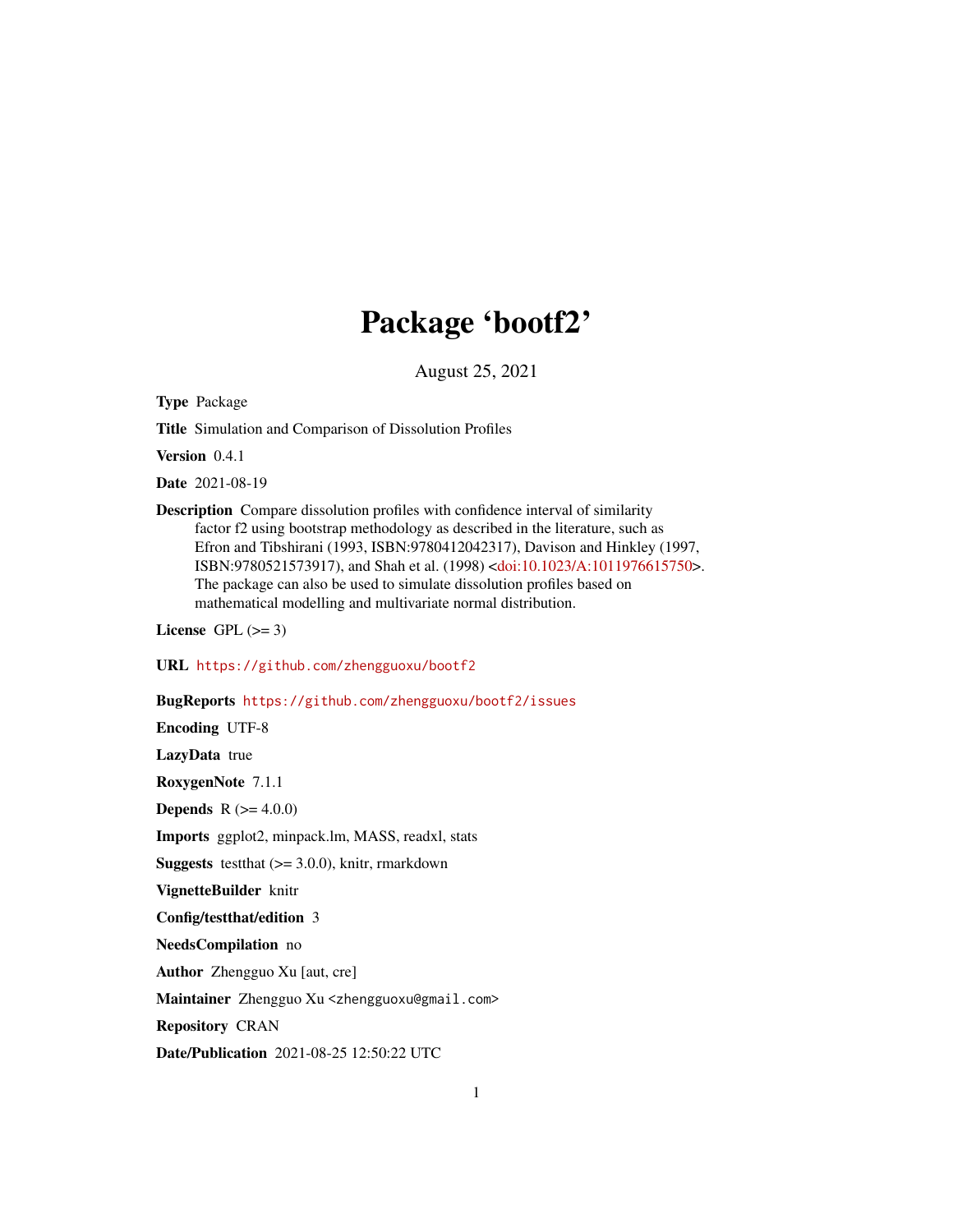## <span id="page-1-0"></span>R topics documented:

| Index |  |  |
|-------|--|--|
|       |  |  |
|       |  |  |
|       |  |  |
|       |  |  |
|       |  |  |
|       |  |  |

<span id="page-1-1"></span>

| bootf2 | Estimate 90% Confidence Intervals of $f_2$ with Bootstrap Methodol- |
|--------|---------------------------------------------------------------------|
|        | ogy                                                                 |

### Description

Main function to estimate 90% confidence intervals of  $f_2$  using bootstrap methodology.

### Usage

```
bootf2(test, ref, path.in, file.in, path.out, file.out,
       n.boots = 10000L, seed = 306L, digits = 2L, alpha = 0.05,
       regulation = c("EMA", "FDA", "WHO","Canada", "ANVISA"),
       min.points = 1L, both.TR.85 = FALSE, print.report = TRUE,
       report.style = c("concise", "intermediate", "detailed"),
       f2.type = c("all", "est.f2", "exp.f2", "bc.f2",
                   "vc.exp.f2", "vc.bc.f2"),
       ci.type = c("all", "normal", "basic", "percentile",
                   "bca.jackknife", "bca.boot"),
       quantile.type = c("all", as.character(1:9), "boot"),
       jackknife.type = c("all", "nt+nr", "nt*nr", "nt=nr"),
       time.unit = c("min", "h"), output.to.screen = FALSE,
       sim.data.out = FALSE)
```

| test, ref                            | Data frames of dissolution profiles of test and reference product if path. in and                                            |
|--------------------------------------|------------------------------------------------------------------------------------------------------------------------------|
|                                      | file. in are not specified; otherwise, they should be <i>character</i> strings indicating                                    |
|                                      | the worksheet names of the Excel file where the dissolution data is saved. See                                               |
|                                      | Input/Output in Details.                                                                                                     |
| path.in, file.in, path.out, file.out |                                                                                                                              |
|                                      | Character strings of input and output directories and file names. See Input/Output<br>in Details.                            |
| n.boots                              | An <i>integer</i> indicating the number of bootstrap samples.                                                                |
| seed                                 | <i>Integer</i> seed value for reproducibility. If missing, a random seed will be gener-<br>ated for reproducibility purpose. |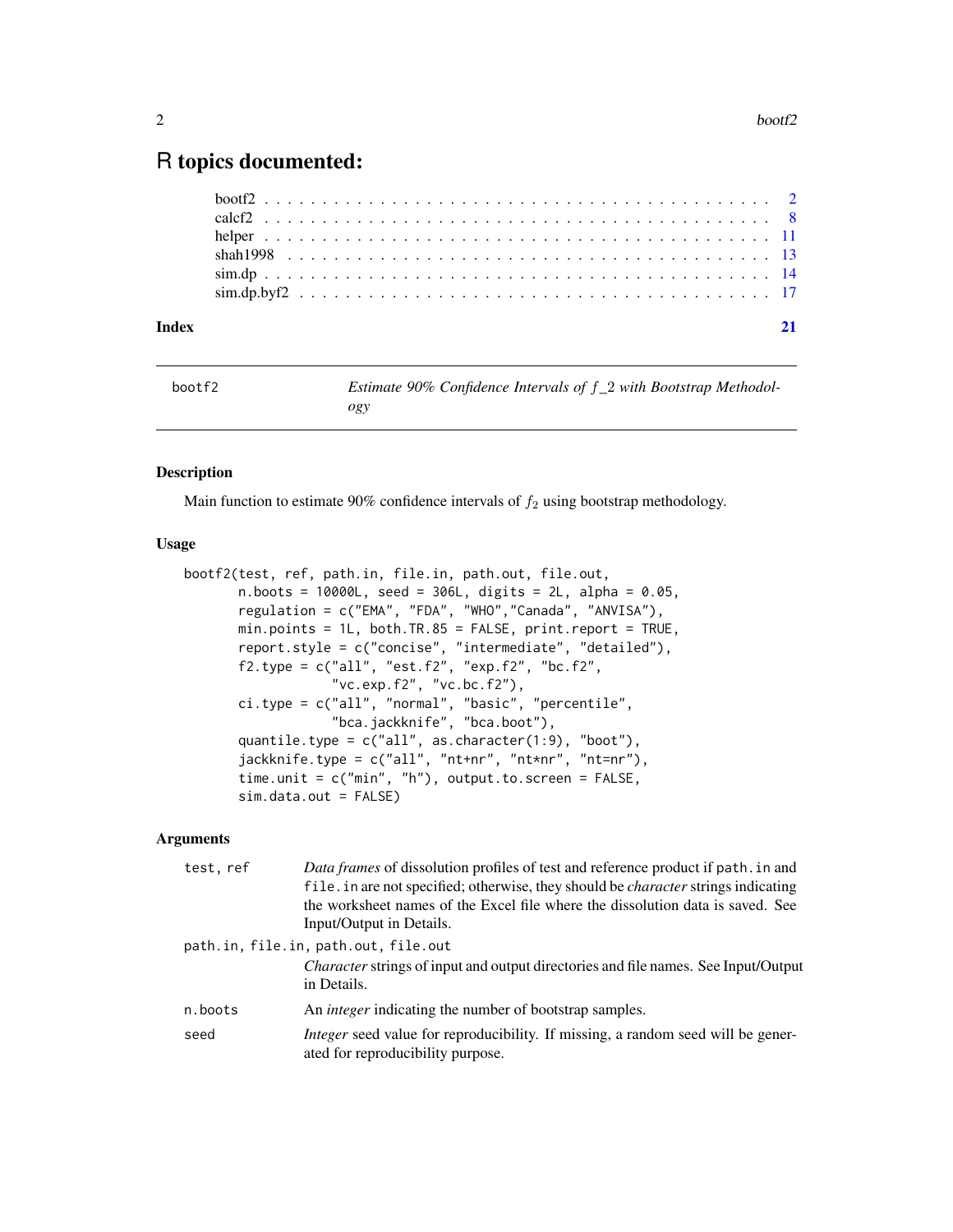<span id="page-2-0"></span>

| digits           | An <i>integer</i> indicating the decimal points for the output.                                                                                                                                                                                                                                                                                                                                                                                                                                                         |
|------------------|-------------------------------------------------------------------------------------------------------------------------------------------------------------------------------------------------------------------------------------------------------------------------------------------------------------------------------------------------------------------------------------------------------------------------------------------------------------------------------------------------------------------------|
| alpha            | A numeric value between 0 and 1 to estimate $(1 - 2 \times \alpha) \times 100$ confidence<br>interval.                                                                                                                                                                                                                                                                                                                                                                                                                  |
| regulation       | Character strings indicating regulatory guidelines. @seealso calcf2() for de-<br>tails on regulation rules.                                                                                                                                                                                                                                                                                                                                                                                                             |
| min.points       | An <i>integer</i> indicating the minimum time points to be used to calculate $f_2$ . For<br>conventional $f_2$ calculation, the default is 3, however, for bootstrap $f_2$ , the value<br>should be lower as there might be less time points available in certain bootstrap<br>samples. The default is 1. @ seealso calcf2().                                                                                                                                                                                           |
| both.TR.85       | Logical. If TRUE, and if regulation = "FDA", all measurements up to the time<br>points at which both test and reference products dissolve more than 85% will be<br>used to calculate $f_2$ . This is the conventional, but incorrect, interpretation of the<br>US FDA rule. Therefore, the argument should only be set to TRUE for validation<br>purpose such as comparing the results from old literature that use the wrong<br>interpretation to calculate $f_2$ . @seealso calcf2() for details on regulation rules. |
| print.report     | Logical. If TRUE, a plain text report will be produced. See Input/Output in<br>Details.                                                                                                                                                                                                                                                                                                                                                                                                                                 |
| report.style     | "concise" style produces the estimators and their confidence intervals; "intermediate"<br>style adds a list of individual $f_2$ s for all bootstrap samples in the end of "concise"<br>report; "detailed" style further adds individual bootstrap samples along with<br>their $f_2$ s in the end of "intermediate" report. See Input/Output in Details.                                                                                                                                                                 |
| f2.type          | <i>Character</i> strings indicating which type of $f_2$ estimator should be calculated.<br>See Types of estimators in Details.                                                                                                                                                                                                                                                                                                                                                                                          |
| ci.type          | Character strings indicating which type of confidence interval should be esti-<br>mated. See Types of confidence intervals in Details.                                                                                                                                                                                                                                                                                                                                                                                  |
| quantile.type    | <i>Character</i> strings indicating the type of percentile.                                                                                                                                                                                                                                                                                                                                                                                                                                                             |
| jackknife.type   | Character strings indicating the type of jackknife method. See Details.                                                                                                                                                                                                                                                                                                                                                                                                                                                 |
| time.unit        | Character strings indicating the unit of time. It should be either "min" for<br>minute or "h" for hour. It is mainly used for checking CV rules and making<br>plot. @seealso calcf2().                                                                                                                                                                                                                                                                                                                                  |
| output.to.screen |                                                                                                                                                                                                                                                                                                                                                                                                                                                                                                                         |
|                  | Logical. If TRUE, a "concise" style summary report will be printed on screen.<br>See Input/Output in Details.                                                                                                                                                                                                                                                                                                                                                                                                           |
| sim.data.out     | Logical. If TRUE, all individual bootstrap data sets will be included in the output.                                                                                                                                                                                                                                                                                                                                                                                                                                    |

### Details

### Minimum required arguments that must be provided by the user:

Arguments test and ref must be provided by the user. They should be R data frames, with *time as the first column*, and all individual profiles profiles as the rest columns. The actual names of the columns do not matter since they will be renamed internally.

### Input/Output:

The dissolution data of test and reference product can either be provided as *data frames* for test and ref, as explained above, or be read from an *Excel file* with data of test and reference stored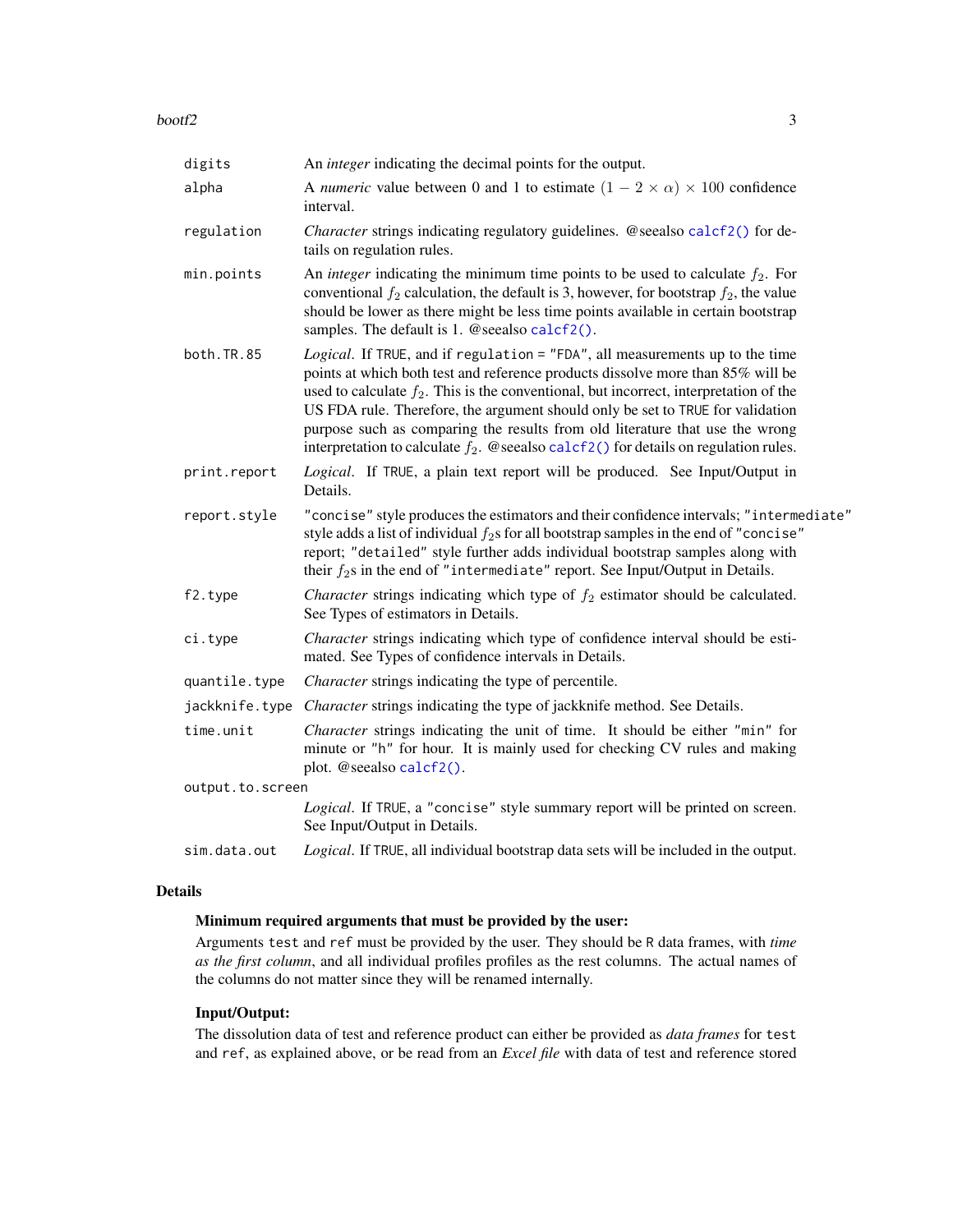in *separate worksheets*. In the latter case, the argument path.in, the directory where the Excel file is, and file.in, the name of the Excel file *including the file extension* .xls *or* .xlsx, must be provided. In such case, the argument test and ref must be *the names of the worksheets in quotation marks*. The first column of each Excel worksheet must be time, and the rest columns are individual dissolution profiles. The first row should be column names, such as time, unit01, unit02, ... The actual names of the columns do not matter as they will be renamed internally.

Arguments path.out and file.out are the names of the output directory and file. If they are not provided, but argument print.report is TRUE, then a plain text report will be generated automatically in the current working directory with file name test\_vs\_ref\_TZ\_YYYY-MM-DD\_HHMMSS.txt, where test and ref are data set names of test and reference,  $TZ$  is the time zone such as CEST, YYYY-MM-DD is the numeric date format and HHMMSS is the numeric time format for hour, minute, and second.

For a quick check, set argument output.to.screen = TRUE, a summary report very similar to concise style report will be printed on screen.

### Types of Estimators:

According to Shah et al, the population  $f_2$  for the inference is

$$
f_2 = 100 - 25 \log \left( 1 + \frac{1}{P} \sum_{i=1}^{P} (\mu_{\text{T},i} - \mu_{\text{R},i})^2 \right),
$$

where P is the number of time points;  $\mu_{\text{T},i}$  and  $\mu_{\text{R},i}$  are *population mean* of test and reference product at time point *i*, respectively;  $\sum_{i=1}^{P}$  is the summation from  $i = 1$  to P. Five estimators for  $f_2$  are included in the function:

1. The estimated  $f_2$ , denoted by  $f_2$ , is the one written in various regulatory guidelines. It is expressed differently, but mathematically equivalently, as

$$
\hat{f}_2 = 100 - 25 \log \left( 1 + \frac{1}{P} \sum_{i=1}^{P} \left( \bar{X}_{\mathrm{T},i} - \bar{X}_{\mathrm{R},i} \right)^2 \right) ,
$$

where P is the number of time points;  $\bar{X}_{T,i}$  and  $\bar{X}_{R,i}$  are mean dissolution data at the *i*th time point of *random samples* chosen from the test and the reference population, respectively. Compared to the equation of population  $f_2$  above, the only difference is that in the equation of ˆf<sup>2</sup> the *sample means* of dissolution profiles replace the *population means* for the approximation. *In other words, a point estimate is used for the statistical inference in practice*.

2. The Bias-corrected  $f_2$ , denoted by  $\hat{f}_{2,bc}$ , was described in the article of Shah et al, as

$$
\hat{f}_{2,\text{bc}} = 100 - 25 \log \left( 1 + \frac{1}{P} \left( \sum_{i=1}^{P} \left( \bar{X}_{\text{T},i} - \bar{X}_{\text{R},i} \right)^2 - \frac{1}{n} \sum_{i=1}^{P} \left( S_{\text{T},i}^2 + S_{\text{R},i}^2 \right) \right) \right),
$$

where  $S_{\text{T},i}^2$  and  $S_{\text{R},i}^2$  are unbiased estimates of variance at the *i*th time points of random samples chosen from test and reference population, respectively; and  $n$  is the sample size.

3. The variance- and bias-corrected  $f_2$ , denoted by  $\hat{f}_{2,\text{vcbc}}$ , does not assume equal weight of variance as  $\hat{f}_{2,bc}$  does.

$$
\hat{f}_{2,\text{vcbc}} = 100 - 25 \log \left( 1 + \frac{1}{P} \left( \sum_{i=1}^{P} \left( \bar{X}_{\text{T},i} - \bar{X}_{\text{R},i} \right)^2 - \frac{1}{n} \sum_{i=1}^{P} \left( w_{\text{T},i} \cdot S_{\text{T},i}^2 + w_{\text{R},i} \cdot S_{\text{R},i}^2 \right) \right) \right),
$$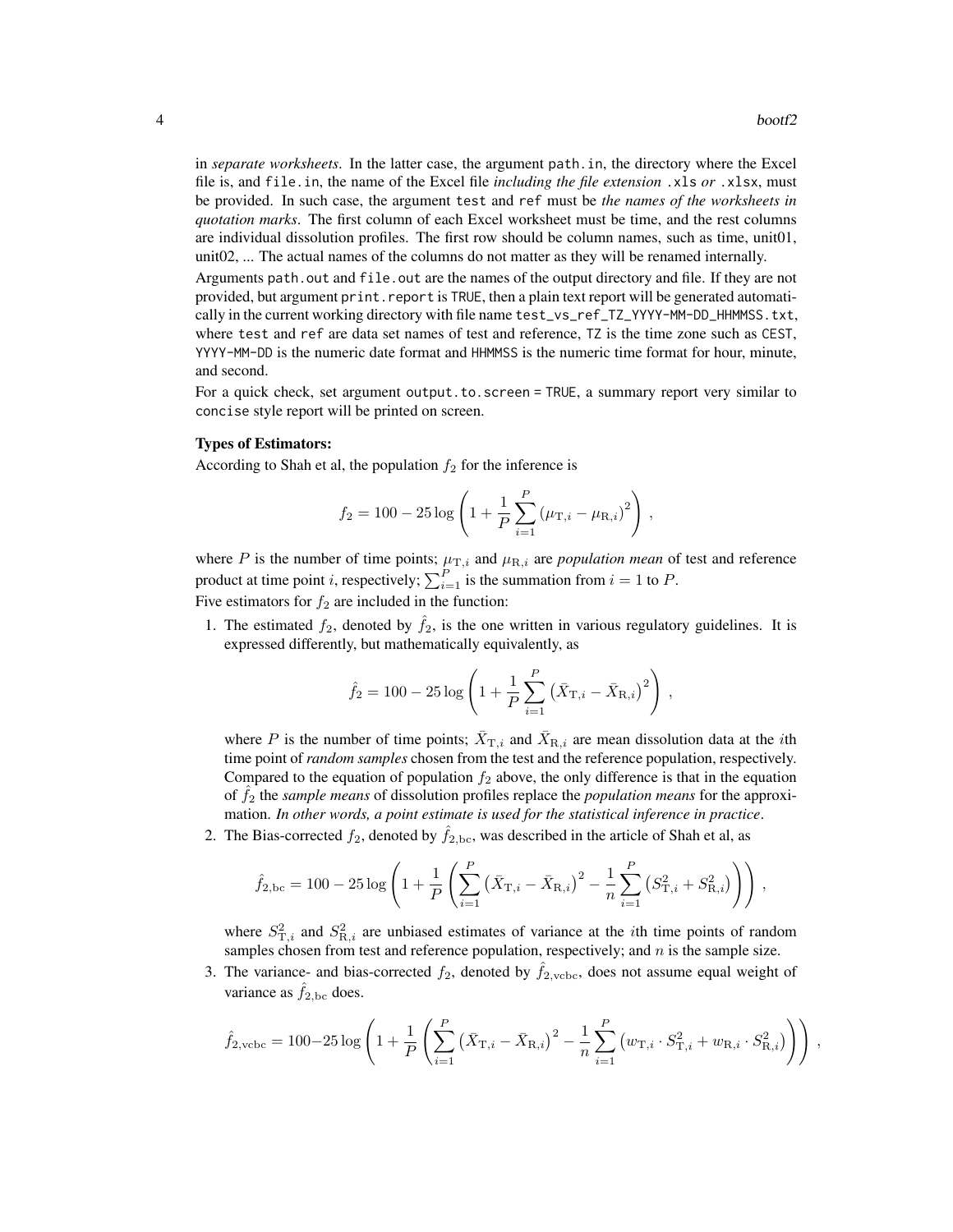where  $w_{\text{T},i}$  and  $w_{\text{R},i}$  are weighting factors for variance of test and reference products, respectively, which can be calculated as follows:

$$
w_{\mathrm{T},i} = 0.5 + \frac{S_{\mathrm{T},i}^2}{S_{\mathrm{T},i}^2 + S_{\mathrm{R},i}^2} \,, \label{eq:opt2}
$$

and

$$
w_{\mathrm{R},i} = 0.5 + \frac{S_{\mathrm{R},i}^2}{S_{\mathrm{T},i}^2 + S_{\mathrm{R},i}^2}
$$

.

4. The expected  $f_2$ , denoted by  $\hat{f}_{2,\text{exp}}$ , is calculated based on the mathematical expectation of estimated  $f_2$ ,

$$
\hat{f}_{2,\text{exp}} = 100 - 25 \log \left( 1 + \frac{1}{P} \left( \sum_{i=1}^{P} \left( \bar{X}_{\text{T},i} - \bar{X}_{\text{R},i} \right)^2 + \frac{1}{n} \sum_{i=1}^{P} \left( S_{\text{T},i}^2 + S_{\text{R},i}^2 \right) \right) \right),
$$

using mean dissolution profiles and variance from samples for the approximation of population values.

5. The variance-corrected expected  $f_2$ , denoted by  $\hat{f}_{2,\text{veexp}}$ , is calculated as

$$
\hat{f}_{2,\text{vexp}} = 100 - 25 \log \left( 1 + \frac{1}{P} \left( \sum_{i=1}^{P} \left( \bar{X}_{\text{T},i} - \bar{X}_{\text{R},i} \right)^2 + \frac{1}{n} \sum_{i=1}^{P} \left( w_{\text{T},i} \cdot S_{\text{T},i}^2 + w_{\text{R},i} \cdot S_{\text{R},i}^2 \right) \right) \right).
$$

### Types of Confidence Interval:

The following confidence intervals are included:

1. The Normal interval with bias correction, denoted by normal in the function, is estimated according to Davison and Hinkley,

$$
\hat{f}_{2,L,U} = \hat{f}_{2,S} - E_B \mp \sqrt{V_B} \cdot Z_{1-\alpha},
$$

where  $f_{2,L,U}$  are the lower and upper limit of the confidence interval estimated from bootstrap samples;  $\hat{f}_{2,S}$  denotes the estimators described above;  $Z_{1-\alpha}$  represents the inverse of standard normal cumulative distribution function with type I error  $\alpha$ ;  $E_B$  and  $V_B$  are the *resampling estimates* of bias and variance calculated as

$$
E_B = \frac{1}{B} \sum_{b=1}^{B} \hat{f}_{2,b}^{\star} - \hat{f}_{2,S} = \bar{f}_2^{\star} - \hat{f}_{2,S},
$$

and

$$
V_B = \frac{1}{B-1} \sum_{b=1}^{B} \left( \hat{f}_{2,b}^{\star} - \bar{f}_{2}^{\star} \right)^2,
$$

where B is the number of bootstrap samples;  $\hat{f}_{2,b}^{\star}$  is the  $f_2$  estimate with bth bootstrap sample, and  $\bar{f}_2^*$  is the mean value.

2. The basic interval, denoted by basic in the function, is estimated according to Davison and Hinkley,

$$
\hat{f}_{2,L} = 2\hat{f}_{2,S} - \hat{f}_{2,(B+1)(1-\alpha)}^{\star},
$$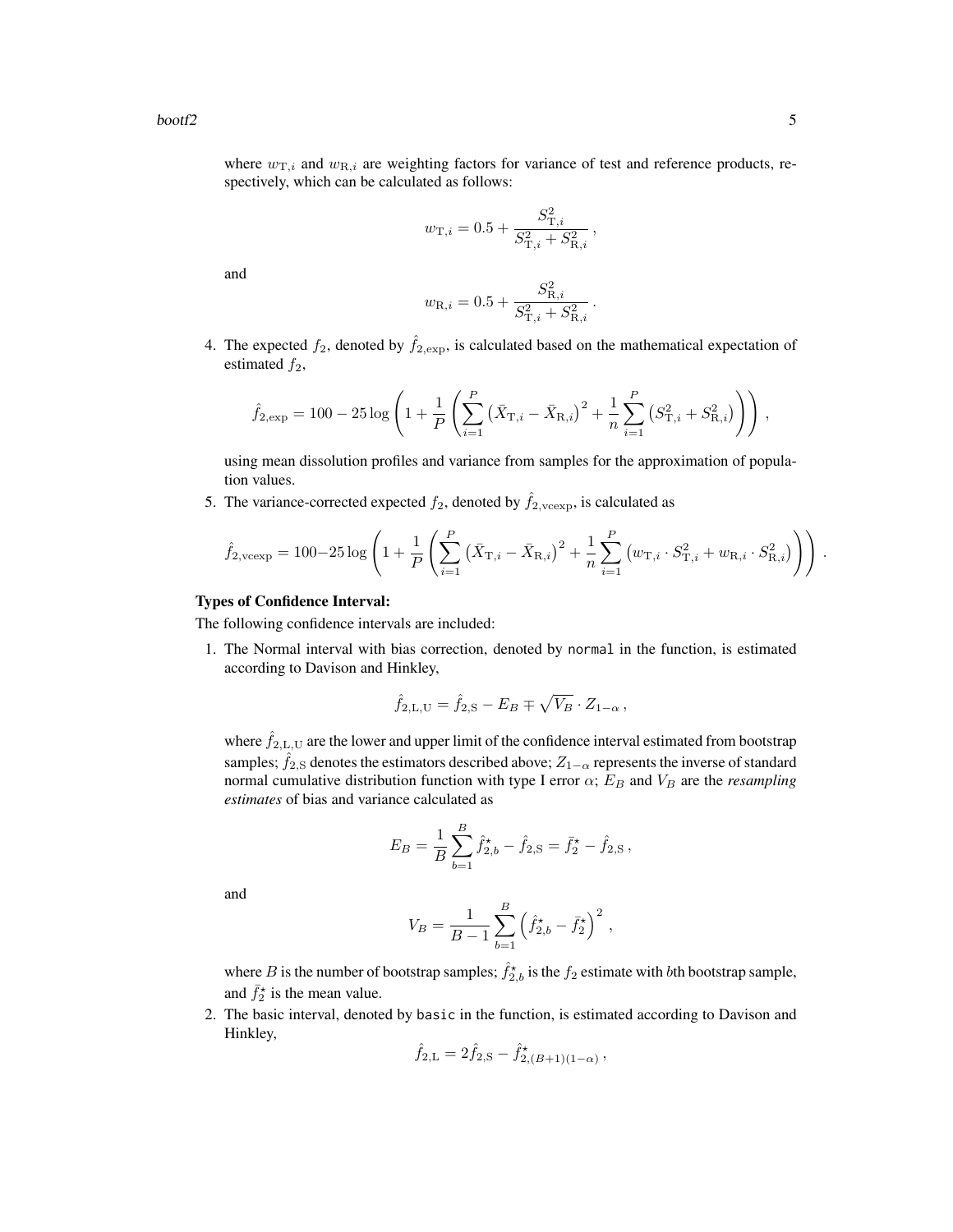$\sim$  6 bootf2

and

$$
\hat{f}_{2,U} = 2\hat{f}_{2,S} - \hat{f}_{2,(B+1)\alpha}^{\star} ,
$$

where  $\hat{f}_{2,(B+1)\alpha}^*$  and  $\hat{f}_{2,(B+1)(1-\alpha)}^*$  are the  $(B+1)\alpha$ th and  $(B+1)(1-\alpha)$ th *ordered resampling estimates* of  $f_2$ , respectively. When  $(B + 1)\alpha$  is not an integer, the following equation is used for interpolation,

$$
\hat{f}_{2,(B+1)\alpha}^{\star} = \hat{f}_{2,k}^{\star} + \frac{\Phi^{-1}(\alpha) - \Phi^{-1}(\frac{k}{B+1})}{\Phi^{-1}(\frac{k+1}{B+1}) - \Phi^{-1}(\frac{k}{B+1})} (\hat{f}_{2,k+1}^{\star} - \hat{f}_{2,k}^{\star}),
$$

where k is the *integer part* of  $(B+1)\alpha$ ,  $\hat{f}_{2,k+1}^*$  and  $\hat{f}_{2,k}^*$  are the  $(k+1)$ th and the kth ordered resampling estimates of  $f_2$ , respectively.

- 3. The percentile intervals, denoted by percentile in the function, are estimated using nine different types of quantiles, Type 1 to Type 9, as summarized in Hyndman and Fan's article and implemented in R's quantile function. Using R's boot package, program bootf2BCA outputs a percentile interval using the equation above for interpolation. To be able to compare the results among different programs, the same interval, denoted by Percentile (boot) in the function, is also included in the function.
- 4. The bias-corrected and accelerated (BCa) intervals are estimated according to Efron and Tibshirani,

$$
\hat{f}_{2,L} = \hat{f}_{2,\alpha_1}^{\star},
$$
  

$$
\hat{f}_{2,U} = \hat{f}_{2,\alpha_2}^{\star},
$$

where  $\hat{f}_{2,\alpha_1}^{\star}$  and  $\hat{f}_{2,\alpha_2}^{\star}$  are the  $100\alpha_1$ th and the  $100\alpha_2$ th percentile of the resampling estimates of  $f_2$ , respectively. Type I errors  $\alpha_1$  and  $\alpha_2$  are obtained as

$$
\alpha_1 = \Phi\left(\hat{z}_0 + \frac{\hat{z}_0 + \hat{z}_\alpha}{1 - \hat{a}(\hat{z}_0 + \hat{z}_\alpha)}\right),
$$

and

$$
\alpha_2 = \Phi\left(\hat{z}_0 + \frac{\hat{z}_0 + \hat{z}_{1-\alpha}}{1 - \hat{a}\left(\hat{z}_0 + \hat{z}_{1-\alpha}\right)}\right),\,
$$

where  $\hat{z}_0$  and  $\hat{a}$  are called *bias-correction* and *acceleration*, respectively. There are different methods to estimate  $\hat{z}_0$  and  $\hat{a}$ . Shah et al. used jackknife technique, denoted by bca. jackknife in the function,

$$
\hat{z}_0 = \Phi^{-1}\left(\frac{N\left\{\hat{f}_{2,b}^{\star} < \hat{f}_{2,S}\right\}}{B}\right),\,
$$

and

$$
\hat{a} = \frac{\sum_{i=1}^{n} (\hat{f}_{2,m} - \hat{f}_{2,i})^3}{6 \left( \sum_{i=1}^{n} (\hat{f}_{2,m} - \hat{f}_{2,i})^2 \right)^{3/2}},
$$

where  $N \{\cdot\}$  denotes the number of element in the set,  $\hat{f}_{2,i}$  is the *i*th jackknife statistic,  $\hat{f}_{2,m}$ is the mean of the jackknife statistics, and  $\sum$  is the summation from 1 to sample size n. Program bootf2BCA gives a slightly different BCa interval with R's boot package. This approach, denoted by bca.boot in the function, is also implemented in the function for estimating the interval.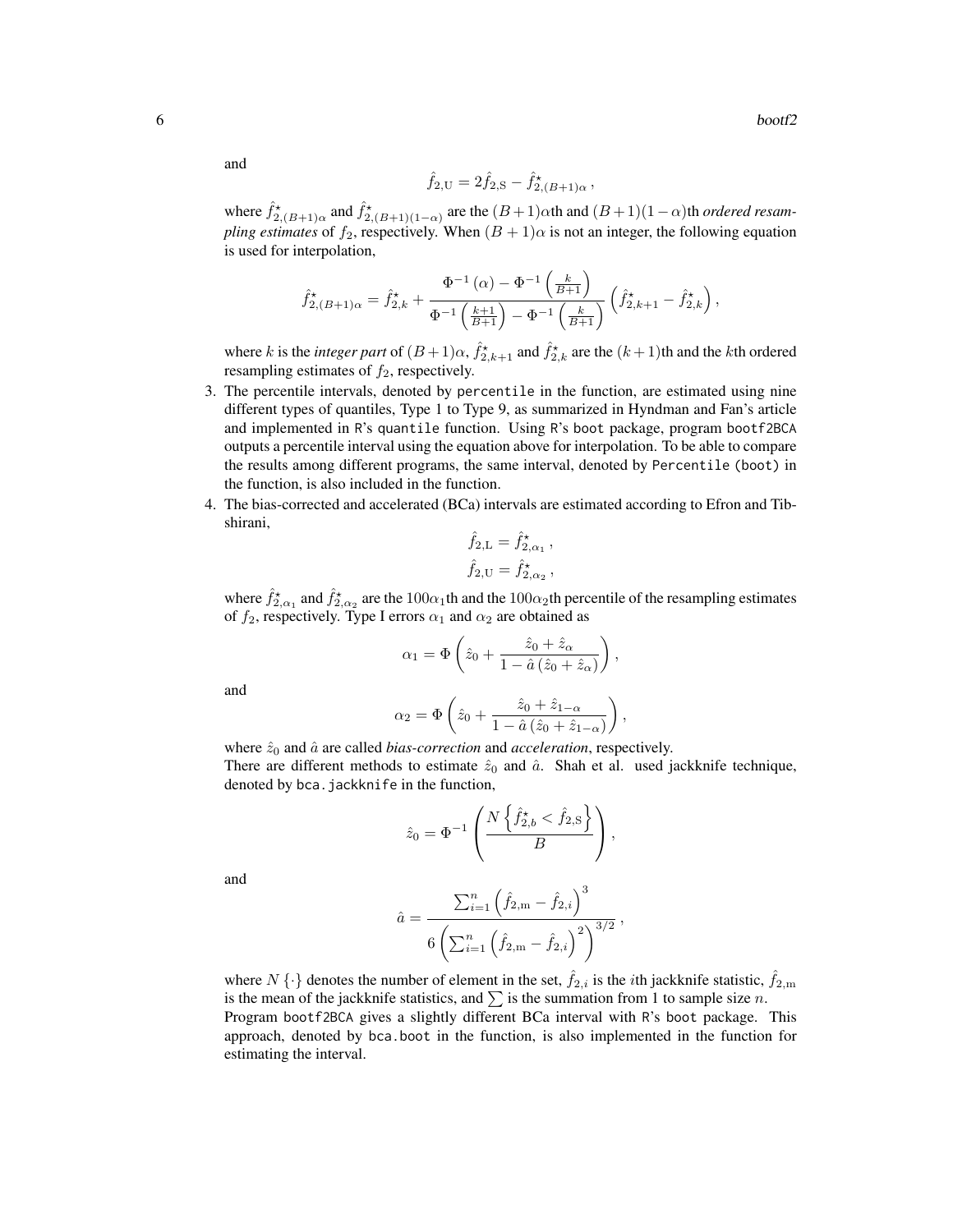### $\frac{1}{2}$  bootf2 7

#### Notes on the argument jackknife.type:

For any sample with size  $n$ , the jackknife estimator is obtained by estimating the parameter for each subsample omitting the *i*th observation. However, when two samples (e.g., test and reference) are involved, there are several possible ways to do it. Assuming sample size of test and reference are  $n<sub>T</sub>$  and  $n<sub>R</sub>$ , the following three possibility are considered:

- Estimated by removing one observation from both test and reference samples. In this case, the prerequisite is  $n_T = n_R$ , denoted by nt=nr in the function. So if there are 12 units in test and reference data sets, there will be 12 jackknife estimators.
- Estimate the jackknife for test sample while keeping the reference data unchanged; and then estimate jackknife for reference sample while keeping the test sample unchanged. This is denoted by nt+nr in the function. This is the default method. So if there are 12 units in test and reference data sets, there will be  $12 + 12 = 24$  jackknife estimators.
- For each observation deleted from test sample, estimate jackknife for reference sample. This is denoted by nt\*nr in the function. So if there are 12 units in test and reference data sets, there will be  $12 \times 12 = 144$  jackknife estimators.

### Value

A list of 3 or 5 components.

- boot.ci: A *data frame* of bootstrap  $f_2$  confidence intervals.
- boot.f2: A *data frame* of all individual  $f_2$  values for all bootstrap data set.
- boot.info: A *data frame* with detailed information of bootstrap for reproducibility purpose, such as all arguments used in the function, time points used for calculation of  $f_2$ , and the number of NAs.
- boot. summary: A *data frame* with descriptive statistics of the bootstrap  $f_2$ .
- boot.t and boot.r: *Lists* of individual bootstrap samples for test and reference product if sim.data.out = TRUE.

#### References

Shah, V. P.; Tsong, Y.; Sathe, P.; Liu, J.-P. In Vitro Dissolution Profile Comparison—Statistics and Analysis of the Similarity Factor, f2. *Pharmaceutical Research* 1998, 15 (6), 889–896. DOI: 10.1023/A:1011976615750.

Davison, A. C.; Hinkley, D. V. Bootstrap Methods and Their Application. Cambridge University Press, 1997.

Hyndman, R. J.; Fan, Y. Sample Quantiles in Statistical Packages. *The American Statistician* 1996, 50 (4), 361–365. DOI: /10.1080/00031305.1996.10473566.

Efron, B.; Tibshirani, R. An Introduction to the Bootstrap. Chapman & Hall, 1993.

### Examples

```
# time points
tp <- c(5, 10, 15, 20, 30, 45, 60)
# model.par for reference with low variability
par.r <- list(fmax = 100, fmax.cv = 3, mdt = 15, mdt.cv = 14,
              tlag = 0, tlag.cv = 0, beta = 1.5, beta.cv = 8)
```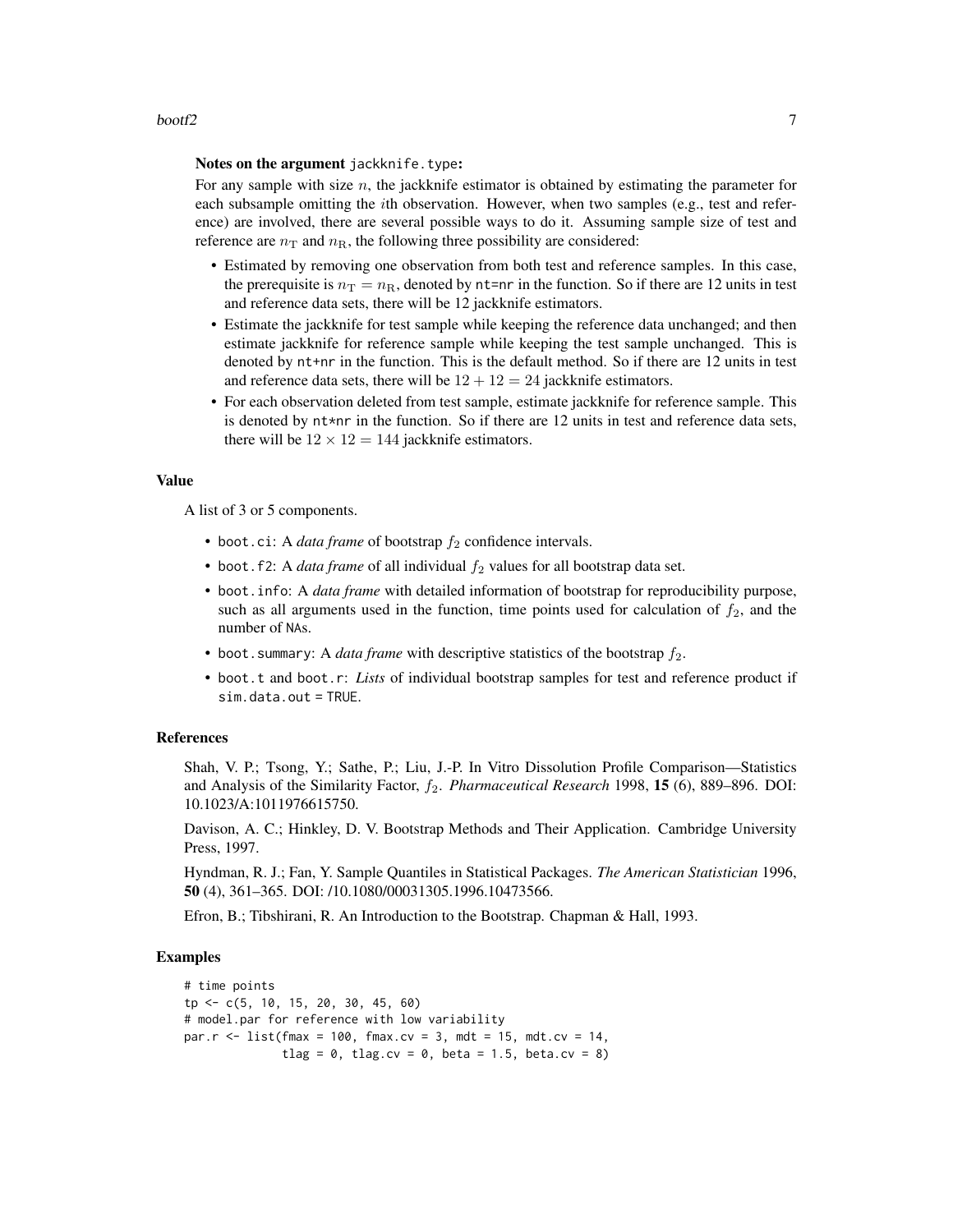```
# simulate reference data
dr < - \sin d\rho(tp, \text{ model.} par = par.r, \text{ seed} = 100, \text{ plot} = FALSE)# model.par for test
par.t <- list(fmax = 100, fmax.cv = 3, mdt = 12.29, mdt.cv = 12,
              tlag = 0, tlag.cv = 0, beta = 1.727, beta.cv = 9)
# simulate test data with low variability
dt \le sim.dp(tp, model.par = par.t, seed = 100, plot = FALSE)
# bootstrap. to reduce test run time, n.boots of 100 was used in the example.
# In practice, it is recommended to use n.boots of 5000--10000.
# Set `output.to.screen = TRUE` to view the result on screen
d <- bootf2(dt$sim.disso, dr$sim.disso, n.boots = 100, print.report = FALSE)
```
<span id="page-7-1"></span>

calcf2 *Calculate Similarity Factor* f*\_*2

### Description

Main function to calculate  $f_2$  according to different regulatory guidelines.

### Usage

```
calcf2(test, ref, path.in, file.in, path.out, file.out,
       regulation = c("EMA", "FDA", "WHO", "Canada", "ANVISA"),
       cv.rule = TRUE, message = FALSE, min.points = 3L,
       f2.type = c("est.f2", "exp.f2", "bc.f2", "vc.exp.f2","vc.bc.f2", "all"), both.TR.85 = FALSE,
       digits = 2L, time.unit = c("min", "h"), plot = TRUE,
       plot.start.time = 0, plot.max.unit = 24L)
```

| test, ref  | Data frames of dissolution profiles of test and reference product if path. in and                                        |
|------------|--------------------------------------------------------------------------------------------------------------------------|
|            | file. in are not specified; otherwise, they should be <i>character</i> strings indicating                                |
|            | the worksheet names of the Excel file where the dissolution data is saved. See                                           |
|            | Input/Output in Details.                                                                                                 |
|            | path.in, file.in, path.out, file.out                                                                                     |
|            | <i>Character</i> strings of input and output directories and file names. See Input/Output<br>in Details.                 |
| regulation | Character strings indicating regulatory guidelines. See Regulation in Details.                                           |
| cv.rule    | <i>Logical.</i> If TRUE, CV rule will be checked according to regulatory guidelines.<br>See Regulation in Details.       |
| message    | <i>Logical.</i> If TRUE, the results and messages will be printed on screen. Users are<br>recommended to set it to TRUE. |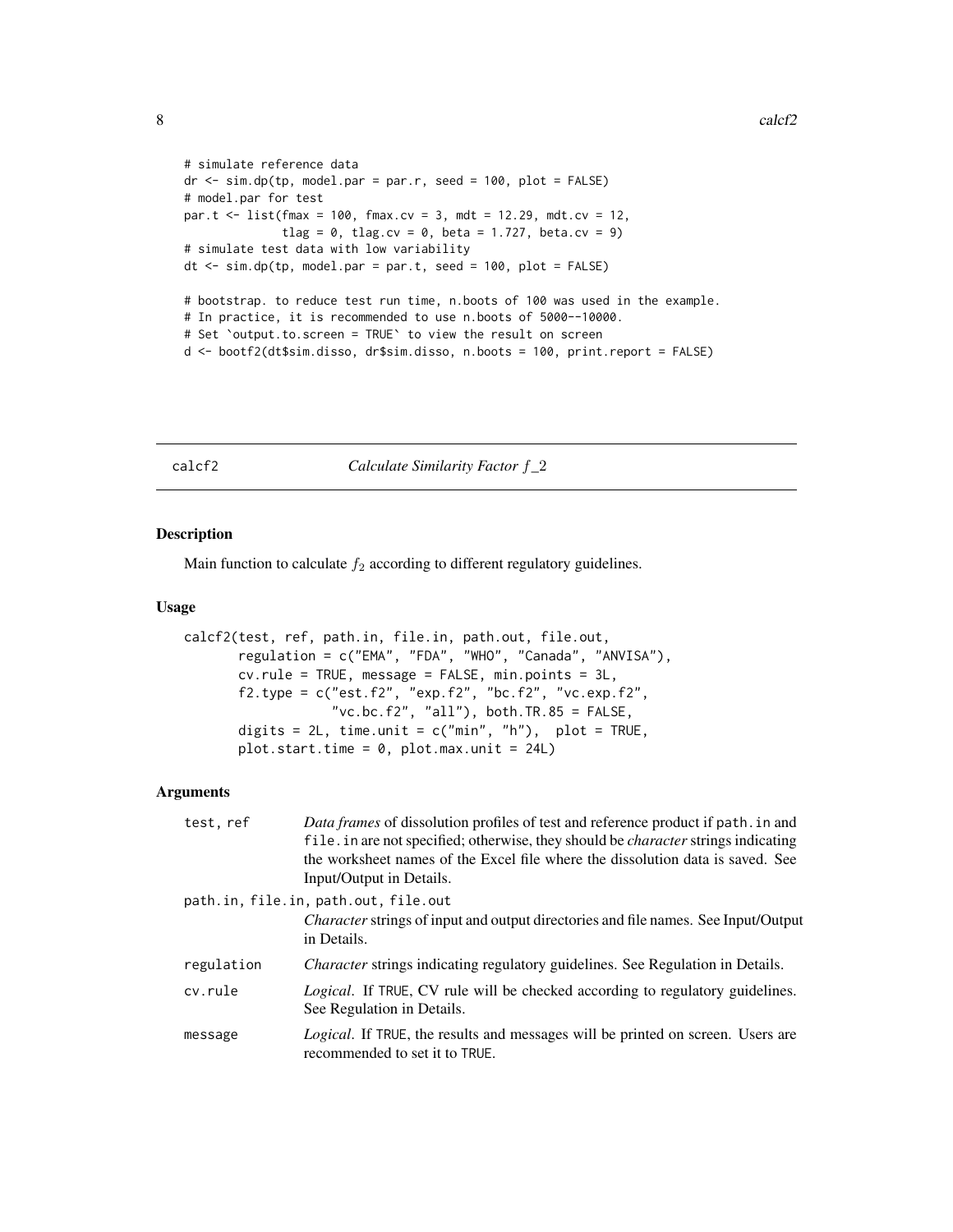<span id="page-8-0"></span>

| min.points      | An <i>integer</i> indicating the minimum time points to be used to calculate $f_2$ . The<br>default value 3 should be used for conventional $f_2$ calculation. This parameter<br>is mainly used for bootstrap $f_2$ method. See Regulation in Details. @seealso<br>$bootf2()$ .                                                                                                                                                                                                                 |
|-----------------|-------------------------------------------------------------------------------------------------------------------------------------------------------------------------------------------------------------------------------------------------------------------------------------------------------------------------------------------------------------------------------------------------------------------------------------------------------------------------------------------------|
| f2.type         | <i>Character</i> strings indicating which $f_2$ estimators should be calculated. For con-<br>ventional $f_2$ calculation, the default "est. $f2$ " should be used. Other estimators<br>are mainly for the bootstrap method. @seealso bootf2().                                                                                                                                                                                                                                                  |
| both.TR.85      | Logical. If TRUE, and if regulation = "FDA", all measurements up to the time<br>points at which both test and reference products dissolve more than 85% will<br>be used to calculate $f_2$ . This is the conventional, but incorrect, interpretation<br>of the US FDA rule. Therefore, the argument should only be set to TRUE for<br>validation purpose such as comparing the results from old literature that use the<br>wrong interpretation to calculate $f_2$ . See Regulation in Details. |
| digits          | An <i>integer</i> indicating the decimal points for the output.                                                                                                                                                                                                                                                                                                                                                                                                                                 |
| time.unit       | <i>Character</i> strings indicating the unit of time. It should be either "min" for<br>minute or "h" for hour. It is mainly used for checking CV rules and making<br>plot. See Regulation in Details.                                                                                                                                                                                                                                                                                           |
| plot            | Logical. If TRUE, a dissolution versus time plot will be printed.                                                                                                                                                                                                                                                                                                                                                                                                                               |
| plot.start.time |                                                                                                                                                                                                                                                                                                                                                                                                                                                                                                 |
|                 | <i>Numeric</i> value indicating the starting time for the plot.                                                                                                                                                                                                                                                                                                                                                                                                                                 |
| plot.max.unit   | <i>Integer</i> . If the number of individual units is no more than this value, the mean<br>and all individual profiles will be plotted; otherwise, individual profiles will be<br>represented by boxplots at each time point. Therefore, to avoid overplotting, this<br>value should not be too large. @seealso calcf2().                                                                                                                                                                       |

### Details

### Minimum required arguments that must be provided by the user:

Arguments test and ref must be provided by the user. They should be R data frames, with *time as the first column*, and all individual profiles profiles as the rest columns, or mean profile as the second column if only mean profile is available. The actual names of the columns do not matter since they will be renamed internally.

### Input/Output:

The dissolution data of test and reference product can either be provided as *data frames* for test and ref, as explained above, or be read from an *Excel file* with data of test and reference stored in *separate worksheets*. In the latter case, the argument path.in, the directory where the Excel file is, and file.in, the name of the Excel file *including the file extension* .xls *or* .xlsx, must be provided. In such case, the argument test and ref must be *the names of the worksheets in quotation marks*. The first column of each Excel worksheet must be time, and the rest columns are individual dissolution profiles, or the second column must be mean profile if only mean data is available. The first row should be column names, such as time, unit01, unit02, ... The actual names of the columns do not matter as they will be renamed internally.

Arguments path. out and file. out are the names of the output directory and file. It is an overkill to output such simple calculations; therefore, unless these two arguments are specified by the user, results are printed on screen by default.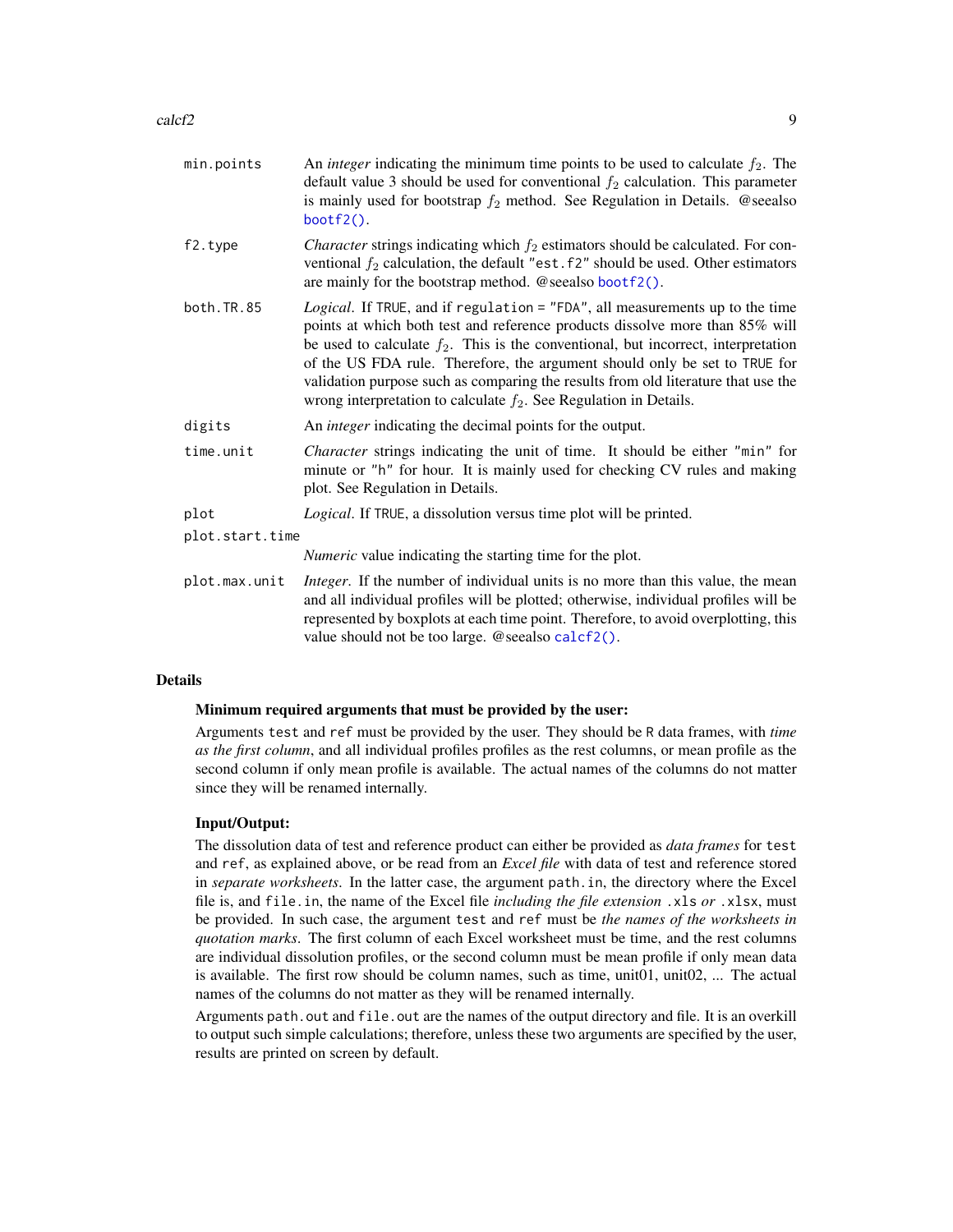### Regulation:

To apply  $f_2$  method, different regulatory guidelines have slightly different requirements. Some requirements are almost universal, such as same time points for the test and reference product, minimum 3 time points (excluding time zero), and twelve individual profiles for each formulation. Other requirements are slightly different among different regulatory guidelines, or at least interpreted differently. Two main issues are the rules for the variability (CV Rule) and time points where dissolution is more than 85% (85% Rule).

*CV rule:*

- EMA, Canada, and ANVISA: The CV of the *first time point* should not be greater than 20%, and the CV of the rest time points should not be greater than 10%.
- WHO: The CV should not be greater than 20% for *time points up to 10 min*, and not greater than 10% for the rest time points.
- FDA: US FDA is more flexible. The CV for the *early time points* should not be greater than 20%, and for the rest time points, not greater than 10%.

The phrase *the first time point* in EMA rule was later interpreted as all time points up to 10 min, according to an unofficial communication with an European regulator. This makes the EMA *rule the same as* WHO *rule*. For example, if there are 5 min and 10 min time points in the dissolution profiles, the CV for both 5 min and 10 min should not be greater than 20%.

The *first time point* in ANVISA rule corresponds to *40% of the total collected points*. For example, for a dissolution profile with five collection times, the first two collection times are considered first points.

The phrase *early time points* in FDA rule is typically interpreted as those points up to 15 min, sometimes even up to 20 min according to an unofficial communication with FDA staff. In the function calcf2(), the cutting point for FDA rule is 15 min.

### *85% Rule:*

This rule is implemented as follows:

- EMA, FDA, Canada, and ANVISA: Only one measurement is considered after 85% of dissolution for any product.
- WHO: Dissolution profiles should be 'cut' at the time point where the reference release more than 85%. Therefore, WHO rule only differs from rule of EMA, FDA, Canada, and ANVISA when test product dissolve faster than reference. If reference product dissolve faster, then rules of all five regulatory bodies are same in this regard.

### *Notes on conventional FDA rule:*

The exact phrase in the guidance of US FDA regarding this rule is that "*Only one measurement should be considered after 85% dissolution of both the products*." Due to the ambiguous word "both" used in the sentence, the conventional interpretation was that all measurements up to the time point at which both test and reference dissolved more than 85% should be included in the calculation of  $f_2$ . However, this is only true when both test and reference dissolve more than 85% at the same time points.

Consider the following example:

| time | test | reference |
|------|------|-----------|
| 5    |      | 10        |
| 10   | 15   | 20        |
| 15   | 50   | 55        |
| 20   | 69   | 86        |
| 30   | 82.  | 90        |

 $10$  calcf2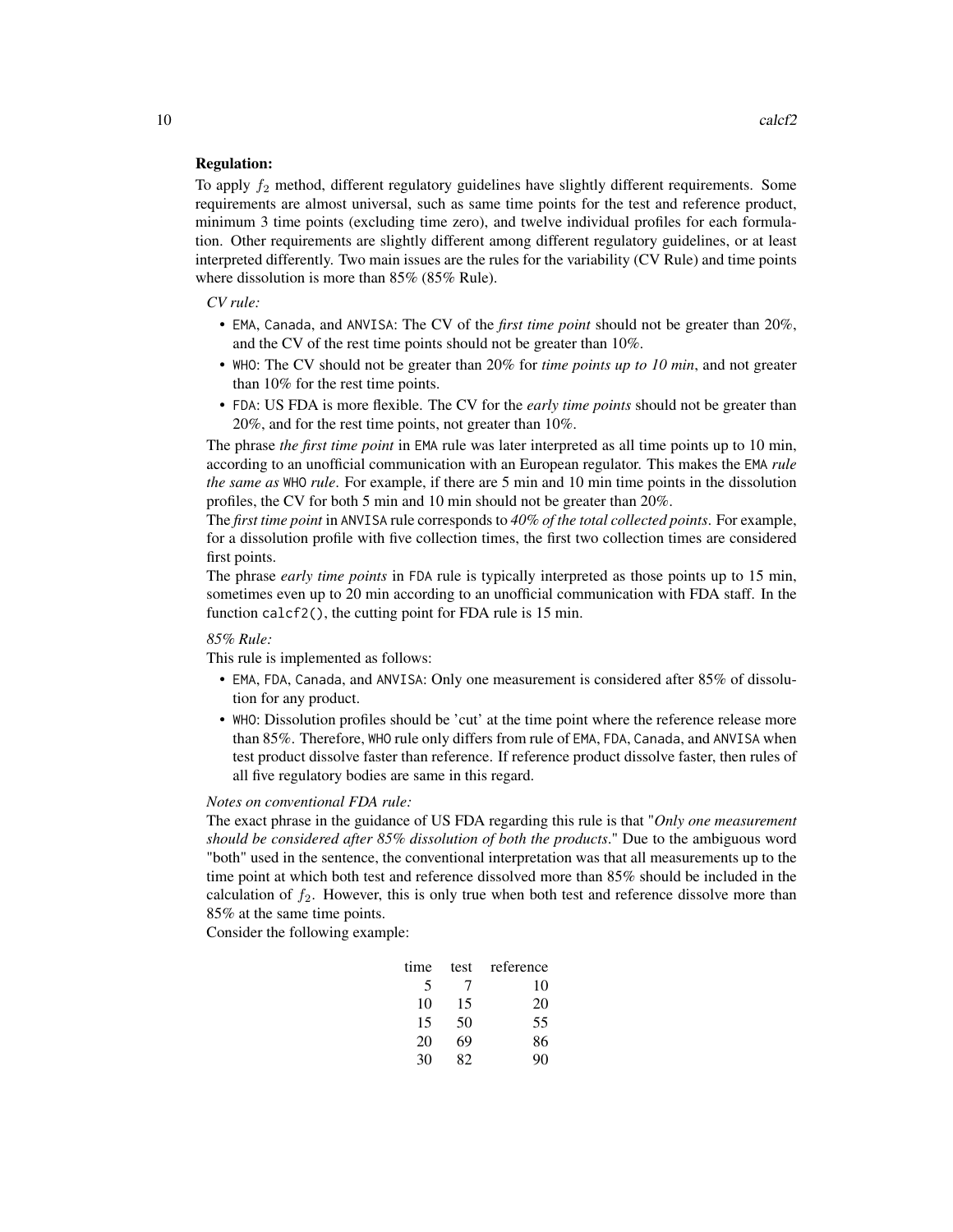<span id="page-10-0"></span>

| helper | 11 |
|--------|----|
|        |    |

| 45 | 84 | 95 |
|----|----|----|
| 60 | 86 | 97 |

According to conventional interpretation, all measurements up to 60 min should be included to calculate  $f_2$  because both test and reference dissolved more than 85% only at 60 min, not at any earlier time point. However, in such case, there would be 4 measurement of reference (20, 30, 45, and 60 min) included in the calculation, which would be a direct contradictory to the phrase "Only *one measurement* should be considered after 85% ..." in the same statement in the guidance!

In an unofficial communication using this example, an FDA staff confirmed that only the first 4 time points (up to 20 min) would be used. In other words, *FDA rule in this regard is the same as EMA rule*.

The statement in ANVISA guideline also uses the word "ambos" (means both), which could also lead to the similar confusion. Follow the same logic as demonstrated above, it should also be interpreted as the same rule in EMA guideline.

Read vignette *Introduction to bootf2* for more details.

### Value

A *data frame* of  $f_2$  type and  $f_2$  value, the number of time points used for the calculation (f2.tp), indication if both test and reference dissolve more than 85% at 15 min (d85at15), and other information used for the calculation.

### Examples

tp <- c(5, 10, 15, 20, 30, 45, 60) mod.par.t <- list(fmax = 100, fmax.cv = 2, tlag = 0, tlag.cv = 0, mdt = 20, mdt.cv = 5, beta = 2.2, beta.cv = 5) d.t  $\le$  sim.dp(tp, model.par = mod.par.t, seed = 100, n.units = 120L, plot = FALSE)\$sim.disso mod.par.r <- list(fmax = 100, fmax.cv = 2, tlag = 0, tlag.cv = 0, mdt = 25, mdt.cv = 4, beta = 2.1, beta.cv = 3) d.r  $\le$  sim.dp(tp, model.par = mod.par.r, seed = 100, n.units = 120L, plot = FALSE)\$sim.disso # set `message = TRUE` to view the compliance of the regulatory guidelines. calcf2(d.t, d.r, plot = FALSE)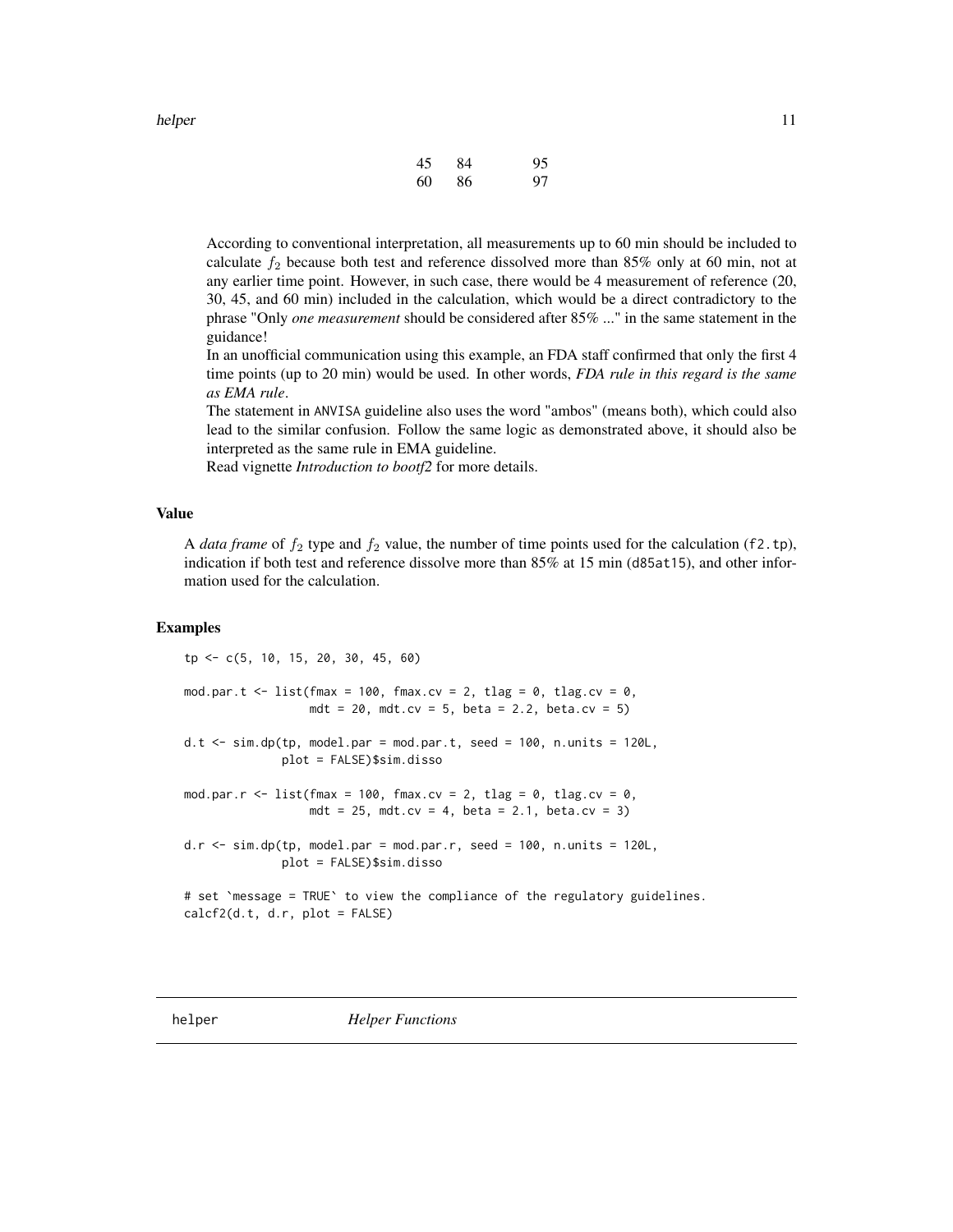### <span id="page-11-0"></span>Description

Helper Functions

### Usage

```
bpwhisker.l(x)
bpwhisker.u(x)
ci.header(boot.info)
mod.ref(tp, ref.dp, digits = 4, model, max.disso, time.unit)
rpt.ci(f2type, btsum, boot.info)
rpt.f2(f2type, f2o, boot.info, a.jack, btsum)
rpt.concise(boot.f2.ci, boot.info, f2o, a.jack, btsum)
rpt.detailed(data.t, data.r, boot.t, boot.r, boot.f2, boot.info, f2o)
rpt.info(boot.info)
rpt.intermediate(boot.info, boot.f2)
rpt.screen(boot.f2.ci, boot.info, f2o, a.jack, btsum)
```

| x          | Numeric vector                                                                                                                                                                         |
|------------|----------------------------------------------------------------------------------------------------------------------------------------------------------------------------------------|
| boot.info  | A data frame of bootstrap information from boot f2 function.                                                                                                                           |
| tp, ref.dp | Numeric vector of time points tp and their corresponding mean dissolution pro-<br>files ref.dp.                                                                                        |
| digits     | An integer indicating the decimal points for the output.                                                                                                                               |
| model      | Strings of model names. Currently only 'Weibull' and 'first-order' models are<br>supported.                                                                                            |
| max.disso  | Numeric value indicating the maximum dissolution.                                                                                                                                      |
| time.unit  | Character strings indicating the unit of time. It should be either "min" for<br>minute or "h" for hour. It is mainly used for checking CV rules and making<br>plot. @seealso calcf2(). |
| f2type     | Character strings indicating the f2 type.                                                                                                                                              |
| btsum      | A data frame of descriptive statistics of the bootstrap data set.                                                                                                                      |
| f2o        | Vector of f2 values calculated with the original data set                                                                                                                              |
| a.jack     | Data frame of acceleration from jackf2 function                                                                                                                                        |
| boot.f2.ci | Matrix of f2 values from bootstrap data sets                                                                                                                                           |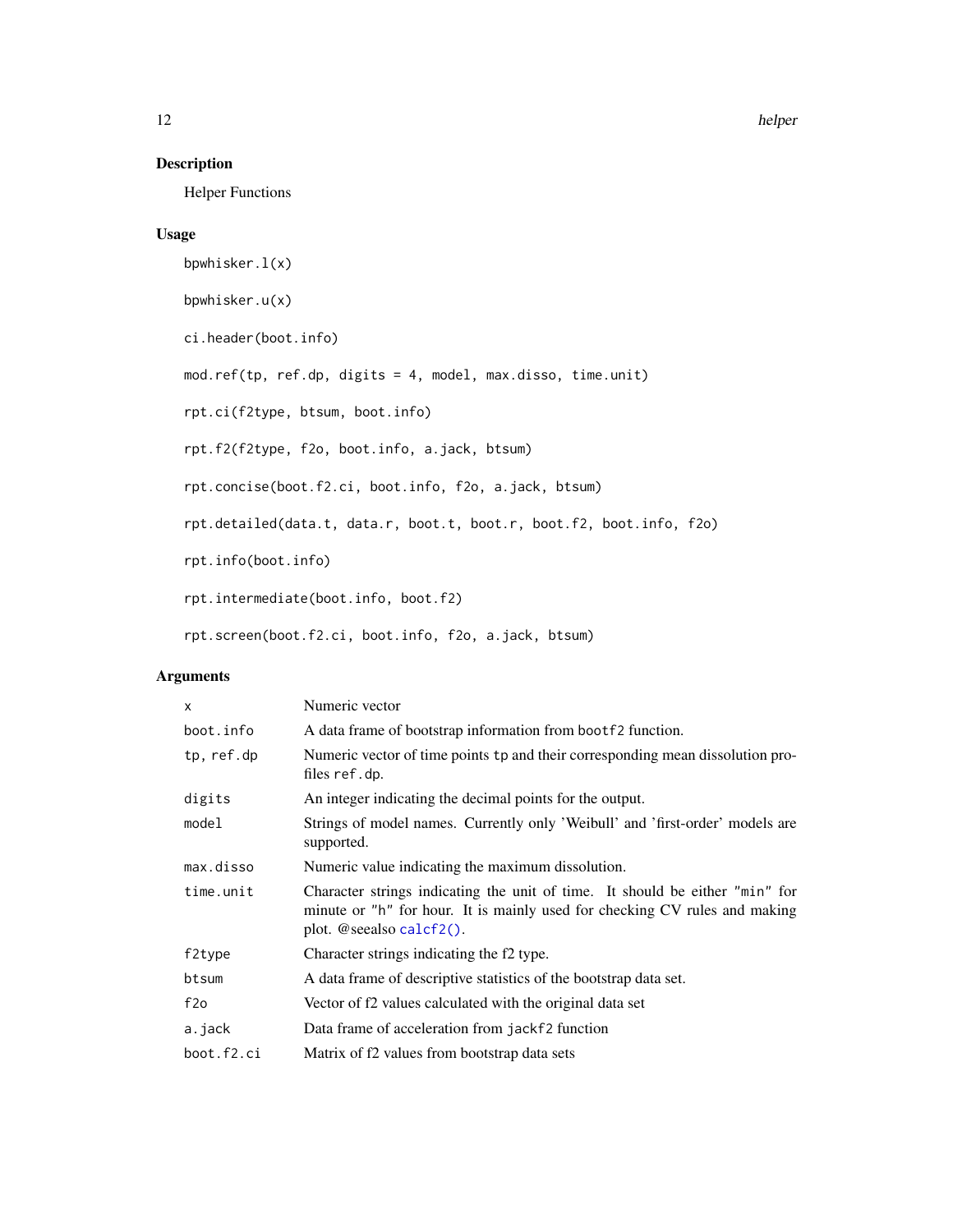### <span id="page-12-0"></span> $shah1998$  13

|         | data.t, data.r Input data sets for test and reference.             |
|---------|--------------------------------------------------------------------|
|         | boot.t, boot.r List of bootstrap data sets for test and reference. |
| boot.f2 | Matrix of f2 calculated from bootstrap data sets.                  |

shah1998 *Dissolution data from the article of Shah et al 1998*

## Description

Dissolution data of reference and 5 batches of test products published in the article of Shah et al, Pharm. Res.1998, 15(6), 889–896.

#### Usage

shah1998

### Format

A list of 6 data frames. Each data frame is a set of dissolution profiles with the format: the first column is time, the rest columns are individual profiles.

- ref dissolution of reference batch
- test1 dissolution of test batch 1
- test2 dissolution of test batch 2
- test3 dissolution of test batch 3
- test4 dissolution of test batch 4
- test5 dissolution of test batch 5

#### Source

Shah VP, Tsong Y, Sathe P, Liu JP. In vitro dissolution profile comparison–statistics and analysis of the similarity factor, f2. Pharm Res. 1998 Jun;15(6):889-96. doi: 10.1023/a:1011976615750.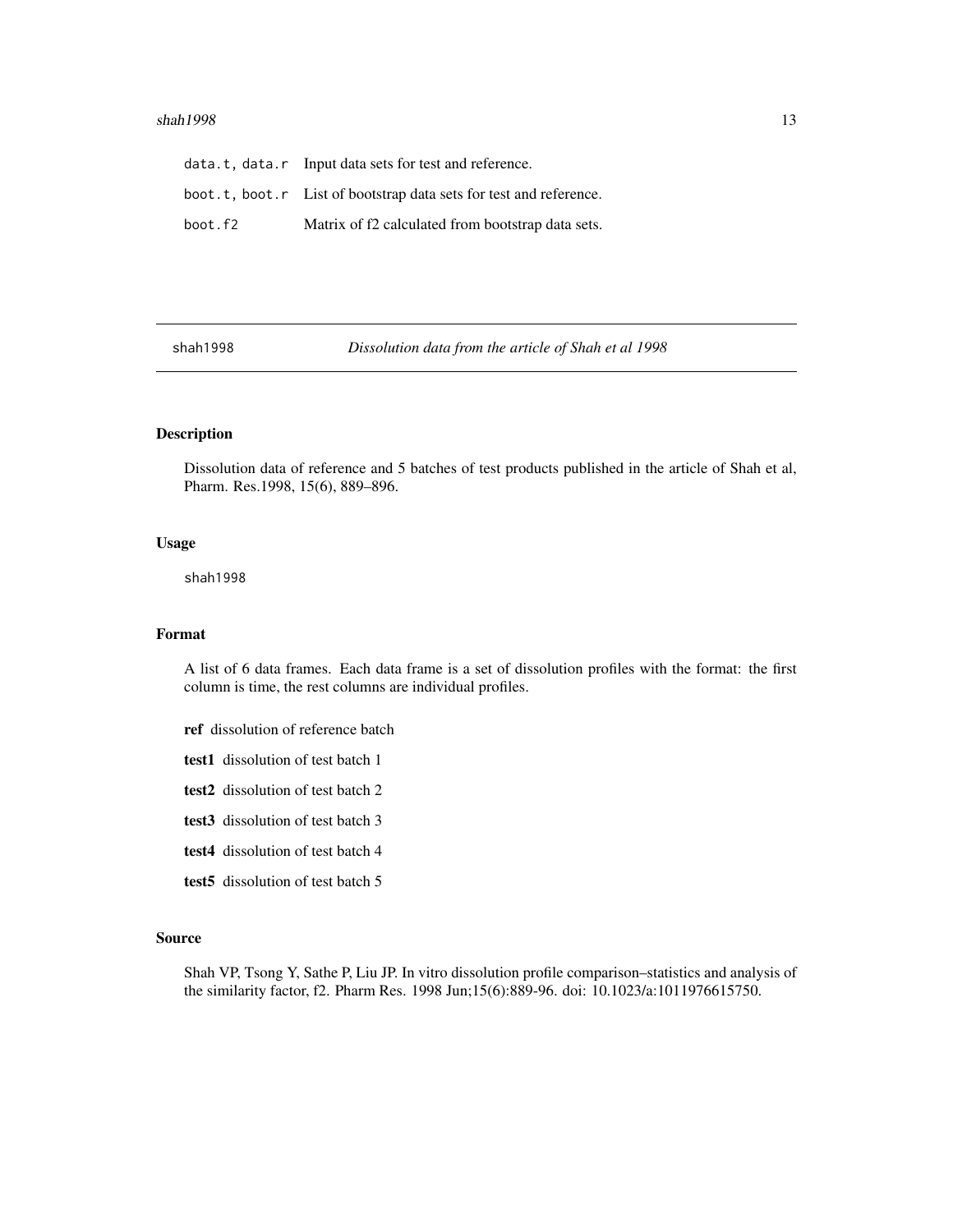### <span id="page-13-1"></span><span id="page-13-0"></span>Description

Function to simulate dissolution profiles based on mathematical models or multivariate normal distribution.

### Usage

```
sim.dp(tp, dp, dp.cv, model = c("Weibull", "first-order"),
      model.par = NULL, seed = NULL, n.units = 12L, product,
      max.disso = 100, ascending = FALSE, message = FALSE,
      time.unit = c("min", "h"), plot = TRUE,
      plot.max.unit = 36L)
```

| tp            | <i>Numeric</i> vector of time points for the dissolution profiles. See Details.                                                                                                                                                                                                                                   |
|---------------|-------------------------------------------------------------------------------------------------------------------------------------------------------------------------------------------------------------------------------------------------------------------------------------------------------------------|
| dp, dp.cv     | Numeric vectors of the target mean dissolution profile (dp) and its respective CV<br>at time points tp (dp. cv). See Details.                                                                                                                                                                                     |
| model         | Character strings of model names. Currently only "Weibull" and "first-order"<br>models are supported.                                                                                                                                                                                                             |
| model.par     | A list with model parameters. If missing, a list of random model par will be<br>generated. See Details.                                                                                                                                                                                                           |
| seed          | Integer seed value for reproducibility. If missing, a random seed will be gener-<br>ated for reproducibility purpose.                                                                                                                                                                                             |
| n.units       | An <i>integer</i> indicating the number of individual profiles to be simulated.                                                                                                                                                                                                                                   |
| product       | <i>Character</i> strings indicating the product name of the simulated profiles. If miss-<br>ing, a random name with 3 letters and 4 digits will be generated.                                                                                                                                                     |
| max.disso     | Numeric value for the maximum possible dissolution. In theory, the maximum<br>dissolution is 100%, but in practice, it is not uncommon to see higher values,<br>such as 105%, or much lower values, especially for products with low solubility.                                                                  |
| ascending     | Logical. If TRUE, simulated profiles will always increase with time. Only appli-<br>cable when the approach based on multivariate normal distribution is used. See<br>Details.                                                                                                                                    |
| message       | Logical. If TRUE, basic information of the simulation will be printed on screen.                                                                                                                                                                                                                                  |
| time.unit     | Character strings indicating the unit of time. It should be either "min" for<br>minute or "h" for hour. It is mainly used for and making plot and generat-<br>ing model.par and dp.cv when they are not provided by the user. @seealso<br>$calcf2()$ .                                                            |
| plot          | Logical. If TRUE, a a dissolution versus time plot will be included in the output.                                                                                                                                                                                                                                |
| plot.max.unit | Integer. If the number of individual units is no more than this value, the mean<br>and all individual profiles will be plotted; otherwise, individual profiles will be<br>represented by boxplots at each time point. Therefore, to avoid overplotting, this<br>value should not be too large. @seealso calcf2(). |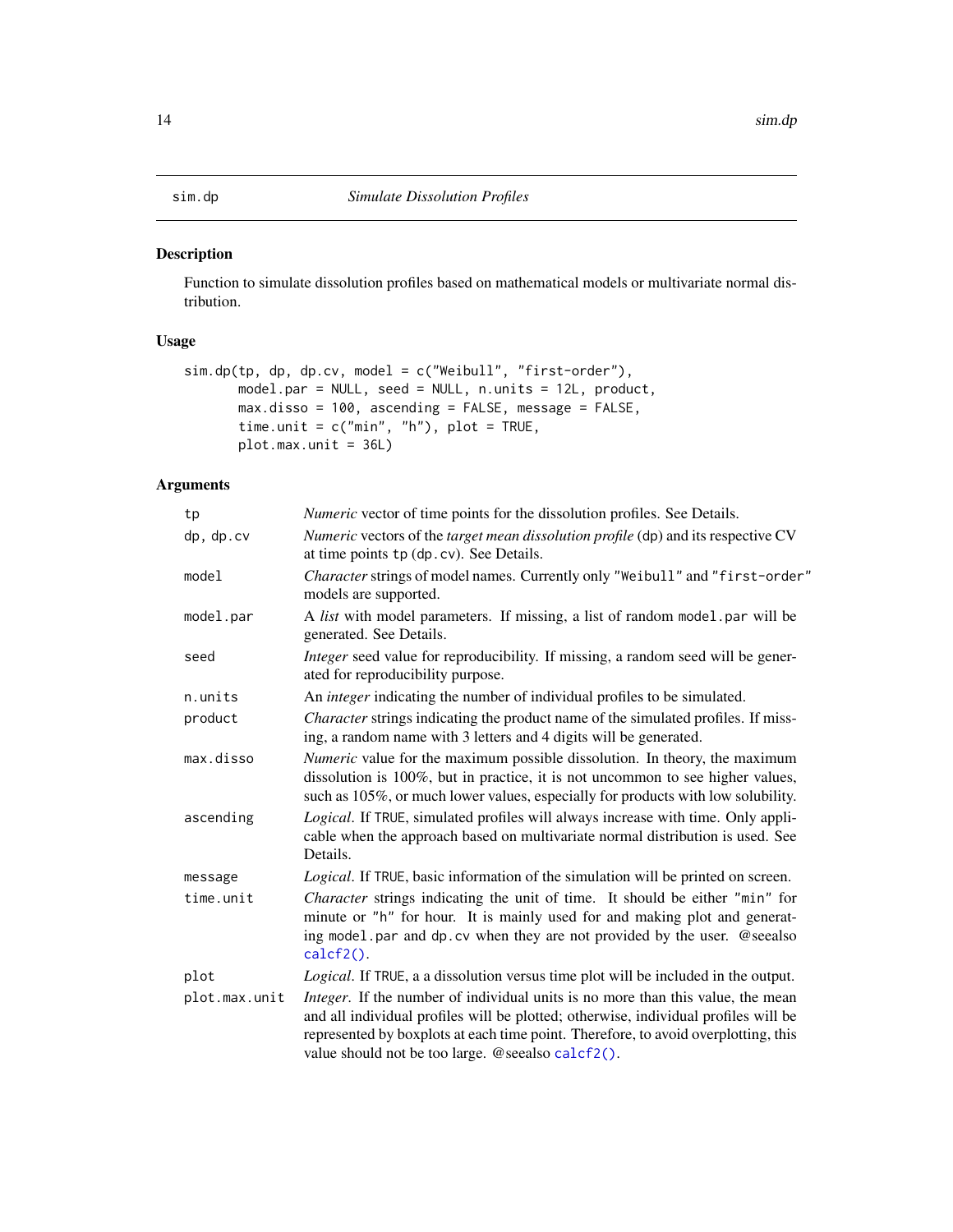### $\sin A p$  15

### Details

#### Simulation approaches:

The approach used to simulate individual dissolution profiles depends on if the *target mean dissolution profile* dp is provided by the user or not.

- If dp is not provided, then it will be calculated using tp, model, and model.par. The parameters defined by model.par are considered as the *population parameter*; consequently, the calculated dp is considered as the *targeted population profile*. In addition, n.units sets of *individual model parameters* will be simulated based on exponential error model, and *individual dissolution profiles* will be generated using those individual parameters. The mean of all simulated individual profiles, sim.mean, included in one of the outputs data frames, sim.summary, will be *similar, but not identical, to* dp. The difference between sim.mean and dp is determined by the number of units and the variability of the model parameters. In general, the larger the number of units and the lower of the variability, the smaller the difference. Additional details on the mathematical models are given below.
- If dp is provided, then n.units of individual dissolution profiles will be simulated using multivariate normal distribution. The mean of all simulated individual profiles, sim.mean, will be *identical to* dp. In such case, it is recommended that dp.cv, the CV at time points tp, should also be provided by the user. If dp.cv is not provided, it will be generated automatically such that the CV is between 10% and 20% for time points up to 10 min, between 1% and 3% for time points where the dissolution is more than 95%, between 3% and 5% for time points where the dissolution is between 90% and 95%, and between 5% and 10% for the rest of time points. Whether the dp.cv is provided or generated automatically, the CV calculated using all individual profiles will be equal to dp.cv. Additional details on this approach are given below.

#### Minimum required arguments that must be provided by the user:

If dp is provided by the user, logically, tp must also be provided, and the approach based on multivariate normal distribution is used, as explained above. If dp is not provided, tp could be missing, i.e., a simple function call such as sim.dp() will simulate dissolution profiles. In such case, a default tp will be generated depending on the time.unit: if the time.unit is "min", then tp would be  $c(5,10,15,20,30,45,60)$ ; otherwise the tp would be  $c(1,2,3,4,6,8,10,12)$ . The rest arguments are either optional, or required by the function but default values will be used.

### Notes on mathematical models:

The first-order model is expressed as

$$
f_t = f_{\max}\left(1 - e^{-k(t - t_{\text{lag}})}\right),\,
$$

and the Weibull model was expressed either as

$$
f_t = f_{\text{max}} \left( 1 - e^{-\left(\frac{t - t_{\text{lag}}}{\text{MDT}}\right)^{\beta}} \right)
$$

or

$$
f_t = f_{\max}\left(1 - e^{-\frac{(t - t_{\max})^{\beta}}{\alpha}}\right)
$$

where  $f_{\text{max}}$  is the maximum dissolution, MDT is the mean dissolution time,  $t_{\text{lag}}$  is the lag time,  $\alpha$ and  $\beta$  are the scale and shape factor in Weibull function, and k is the rate constant in the first-order model. Obviously, The two Weibull models are mathematically equivalent by letting  $\alpha = \text{MDT}^{\beta}$ .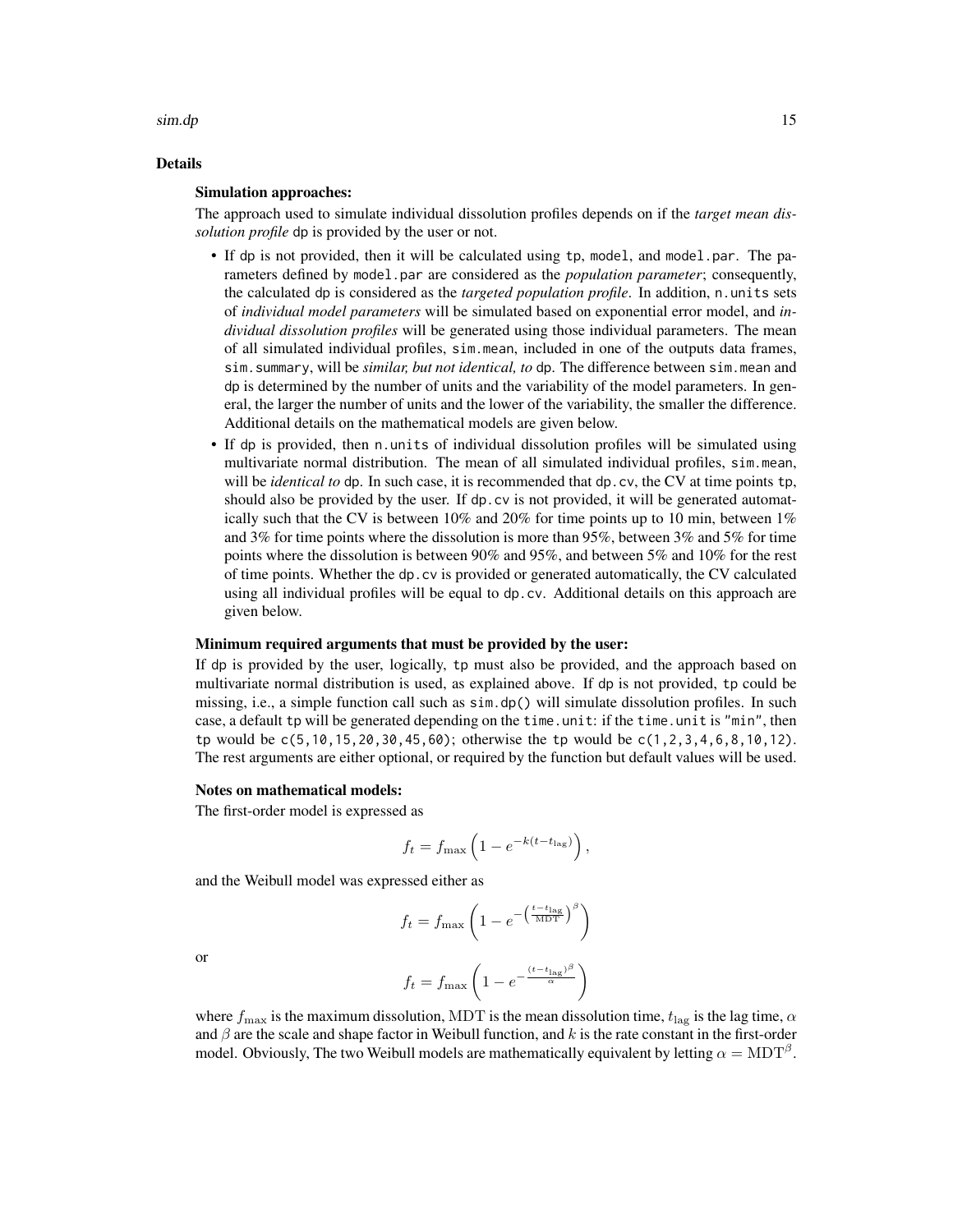Individual model parameter were simulated according to the exponential error model

$$
P_i = P_\mu e^{N(0, \sigma^2)}
$$

where  $P_i$  and  $P_\mu$  denote the individual and population model parameters;  $N(0, \sigma^2)$  represents the normal distribution with mean zero and variance  $\sigma^2$  ( $\sigma = CV/100$ ).

#### How to supply model.par:

The argument model.par should be supplied as a *named list* of model parameters as explained above, and their respective CV for simulation of individual parameters. Therefore, for the firstorder model, three pairs of parameters should be specified: fmax/fmax.cv, k/k.cv, and tlag/tlag.cv; and for Weibull model, four pairs: fmax/fmax.cv, tlag/tlag.cv, beta/beta.cv, and either alpha/alpha.cv or mdt/mdt.cv, depending on the mathematical formula used. CV should be given in percentage, e.g., if CV for beta is 30%, it should be specified as beta.cv = 30, *not* beta.cv =  $0.3$ . The order of the parameters does not matter, but the name of the parameters must be given *exactly same* as described above. For example:

- model.par = list(fmax = 100, fmax.cv =  $5, k = 0.6, k$ .cv =  $25, t$ lag = 0, tlag.cv = 0) for the first-order model.
- model.par = list(fmax = 100,fmax.cv =  $5$ , tlag =  $5$ , tlag.cv = 10,mdt = 15,mdt.cv = 20, beta  $= 1.5$ , beta.cv = 5), or
- model.par = list(fmax = 100, fmax.cv = 5, tlag = 5, tlag.cv = 10, alpha = 60, alpha.cv  $= 20$ , beta = 1.5, beta.cv = 5) for Weibull models.

#### Notes on multivariate normal distribution approach:

When this approach is used, depending on  $dp/dp$ , cv, there is no guarantee that all individual profiles increase with time; near the end of the time points, some individual profiles may decrease, especially when the dissolution is close to the plateau and the variability is high. This can happen to real life data, especially for those products with drug substances that are unstable in dissolution medium. To force increase for all profiles, set ascending = TRUE. Depending on the data, the program may take long time to run, or may even fail.

### Value

A list of 3 to 5 components:

- sim.summary: A *data frame* with summary statistics of all individual dissolution profiles.
- sim.disso: A *data frame* with all individual dissolution profiles.
- sim.info: A *data frame* with information of the simulation such as the seed number and number of individual profiles. If modelling approach is used, the data frame will contain model parameters as well.
- model.par.ind: A *data frame* of all individual model parameters that were used for the simulation of individual dissolution profiles. Available only if the modelling approach is used, i.e., when dp is missing.
- sim.dp: A plot. Available only if the argument plot is TRUE.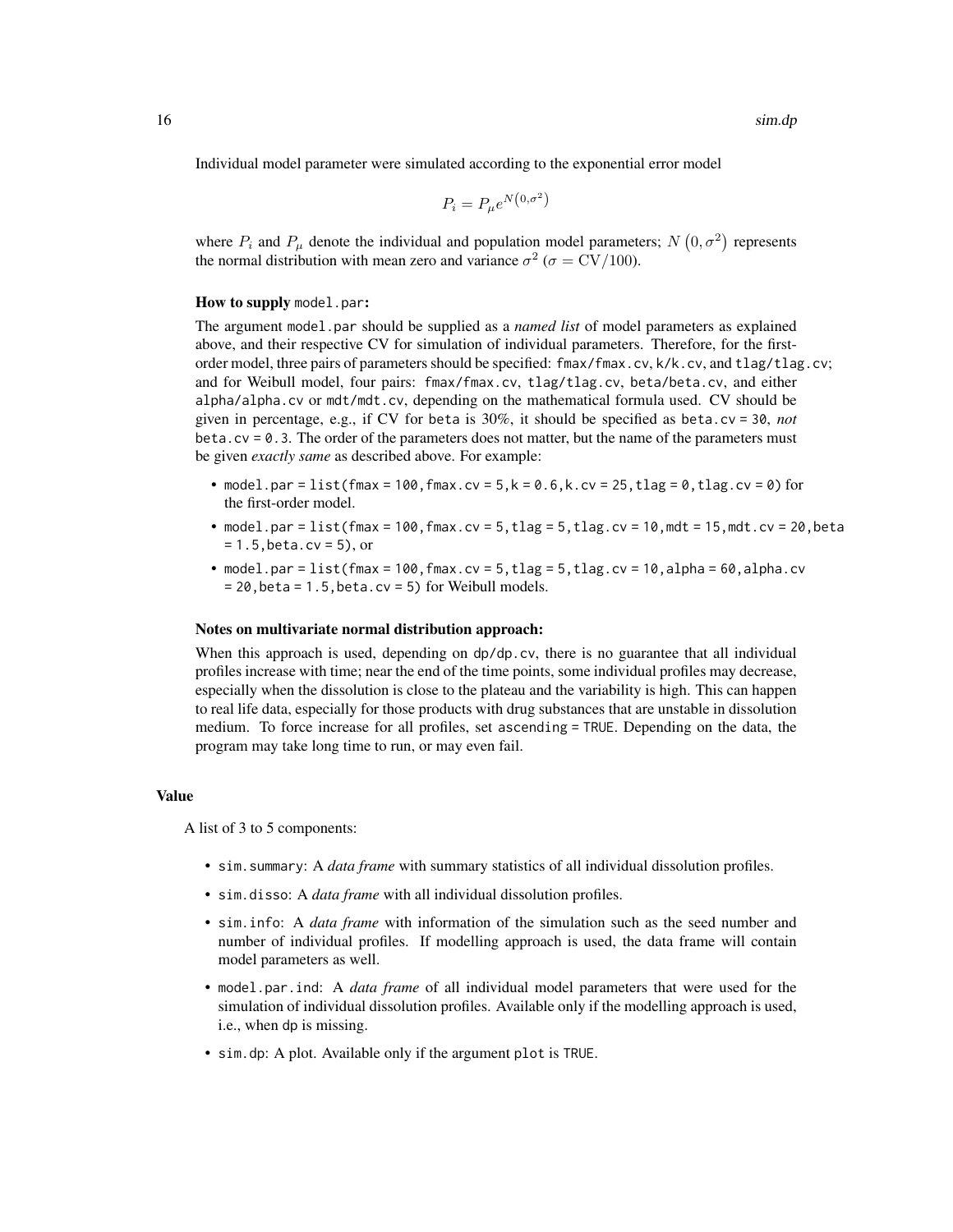### <span id="page-16-0"></span> $\sin A \phi \cdot b$  y f2 17

### Examples

```
# time points
tp <- c(5, 10, 15, 20, 30, 45, 60)
# using all default values to simulate profiles
d1 <- sim.dp(tp, plot = FALSE)
# summary statistics
d1$sim.summary
# individual profiles
d1$sim.disso
# simulation information
d1$sim.info
#individual model parameters
d1$mod.par.ind
# using Weibull model to simulate 100 profiles without lag time
mod.par <- list(fmax = 100, fmax.cv = 2, tlag = 0, tlag.cv = 0,
                mdt = 20, mdt.cv = 5, beta = 2.2, beta.cv = 5)
d2 \leq -\sin d\rho(t), model.par = mod.par, seed = 100, n.units = 100L,
             plot = FALSE)
# using multivariate normal distribution approach
# target mean profile with same length as tp
dp <- c(39, 56, 67, 74, 83, 90, 94)
# CV% at each time point
dp.cv <- c(19, 15, 10, 8, 8, 5, 3)
# simulation
d3 \leq -\sin d\rho(tp, dp = dp, dp.cv = dp.cv, seed = 1234, plot = FALSE)
```
sim.dp.byf2 *Simulate Dissolution Profiles by* f*\_*2 *Values*

### **Description**

Given any mean dissolution profile dp, this function will simulate a mean dissolution profile such that when the newly simulated profile is compared to dp, the calculated  $f_2$  will be equal to the predefined target  $f_2$  value.

#### Usage

```
sim.dp.byf2(tp, dp, target.f2, seed = NULL, min.points = 3L,
           regulation = c("EMA", "FDA", "WHO", "Canada", "ANVISA"),
```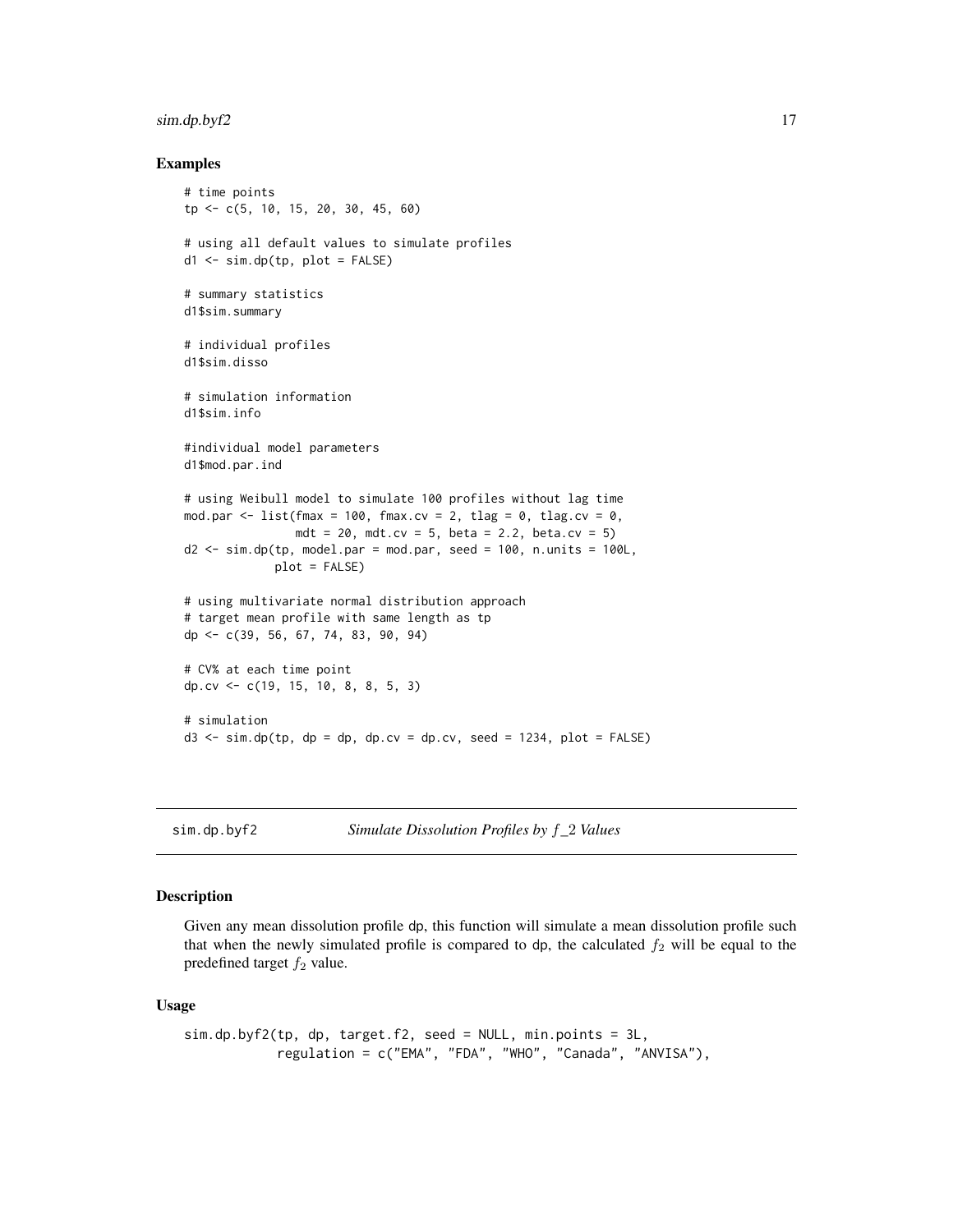```
model = c("Weibull", "first-order"), digits = 2L,
max.disso = 100, message = FALSE, both.TR.85 = FALSE,
time.unit = c("min", "h"), plot = TRUE, sim.dp.out,
sim.target = c("ref.pop", "ref.median", "ref.mean"),
model.par.cv = 50, fix.fmax.cv = 0, random.factor = 3)
```

| tp, dp                    | <i>Numeric</i> vector of time points tp and the mean dissolution profiles dp.                                                                                                                                                                                                                                                                                                                                                                                                                                   |
|---------------------------|-----------------------------------------------------------------------------------------------------------------------------------------------------------------------------------------------------------------------------------------------------------------------------------------------------------------------------------------------------------------------------------------------------------------------------------------------------------------------------------------------------------------|
| target.f2                 | Numeric value of target $f_2$ . It can be a single value, or a vector of two values<br>that represent the lower and upper limit of target $f_2$ value. See Details.                                                                                                                                                                                                                                                                                                                                             |
| seed                      | Integer seed value for reproducibility. If missing, a random seed will be gener-<br>ated for reproducibility purpose.                                                                                                                                                                                                                                                                                                                                                                                           |
| min.points                | An <i>integer</i> indicating the minimum time points to be used to calculate $f_2$ . The<br>default value 3 should be used for conventional $f_2$ calculation. See Details.<br>@seealso calcf2().                                                                                                                                                                                                                                                                                                               |
| regulation                | Character strings indicating regulatory guidelines. @seealso calcf2() for the<br>discussion of those guidelines.                                                                                                                                                                                                                                                                                                                                                                                                |
| model                     | Character strings of model names. Currently only "Weibull" and "first-order"<br>models are supported. @seealso sim.dp() for the description of models.                                                                                                                                                                                                                                                                                                                                                          |
| digits                    | An <i>integer</i> indicating the decimal points for the output.                                                                                                                                                                                                                                                                                                                                                                                                                                                 |
| max.disso                 | Numeric value for the maximum possible dissolution. In theory, the maximum<br>dissolution is 100%, but in practice, it is not uncommon to see higher values,<br>such as 105%, or much lower values, especially for products with low solubility.                                                                                                                                                                                                                                                                |
| message                   | Logical. If TRUE, basic information of the simulation will be printed on screen.                                                                                                                                                                                                                                                                                                                                                                                                                                |
| both.TR.85                | Logical. If TRUE, and if regulation = "FDA", all measurements up to the time<br>points at which both test and reference products dissolve more than 85% will be<br>used to calculate $f_2$ . This is the conventional, but incorrect, interpretation of the<br>US FDA rule. Therefore, the argument should only be set to TRUE for validation<br>purpose such as comparing the results from old literature that use the wrong<br>interpretation to calculate $f_2$ . @seealso calcf2() for detailed discussion. |
| time.unit                 | Character strings indicating the unit of time. It should be either "min" for<br>minute or "h" for hour. It is mainly used for checking CV rules and making<br>plot. See Regulation in Details. @seealso calcf2().                                                                                                                                                                                                                                                                                               |
| plot                      | Logical. If TRUE, a a dissolution versus time plot will be included in the output.                                                                                                                                                                                                                                                                                                                                                                                                                              |
| sim.dp.out                | Output of function sim.dp(). If this argument is supplied by the user, then<br>tp/dp, regulation, model, max.disso, and time.unit will be ignored, if they<br>are provided by the user, since all those arguments are included in sim.dp.out.                                                                                                                                                                                                                                                                   |
| sim.target                | Character strings indicating to which target profile should the newly simulated<br>profile be compared for the calculation of $f_2$ . This argument is only applicable<br>when sim.dp.out is provided. See Details.                                                                                                                                                                                                                                                                                             |
| model.par.cv, fix.fmax.cv |                                                                                                                                                                                                                                                                                                                                                                                                                                                                                                                 |
|                           | Numeric values expressed as percentages used for random generation of model<br>parameters and fmax when optimization algorithm is not used, i.e., when target.f2<br>is a vector of two numbers. See Details.                                                                                                                                                                                                                                                                                                    |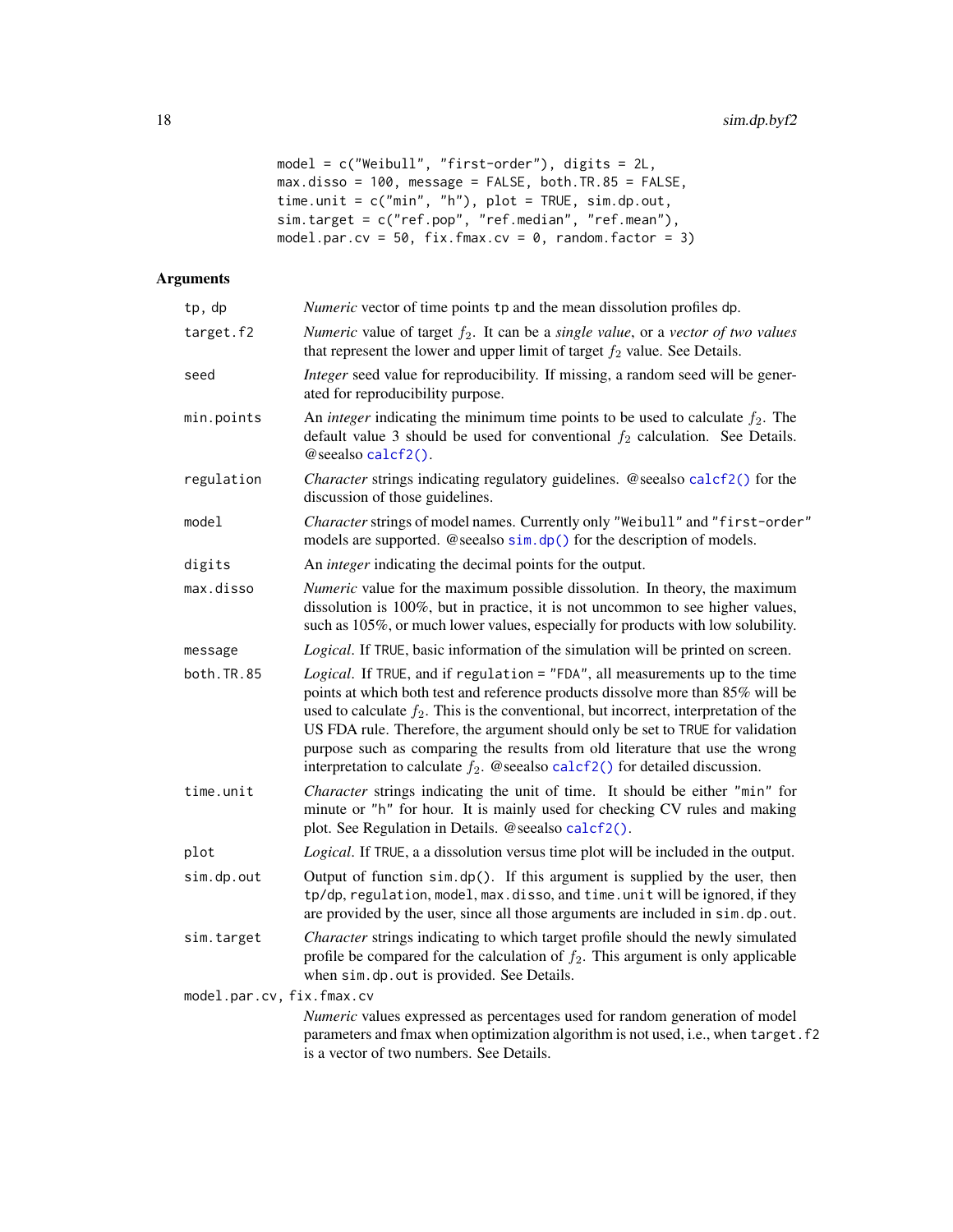### $\sin A \phi \cdot b$  y f2 19

random.factor *Numeric* value used for random generation of model parameters when optimization algorithm is used, i.e., when target.f2 is a single number. See Details.

### Details

The main principle of the function is as follows:

- 1. For any given mean dissolution profile dp, fit a suitable mathematical model and obtain model parameters.
	- No precise fitting is required since those parameters will be served as *initial value* for further model fitting.
	- If sim.dp.out, the output of the function sim.dp(), is available, no initial fitting is necessary as model parameters can be read directly from the output, unless multivariate normal distribution approach was used in sim.dp(). In such case, initial model fitting will be done.
- 2. Find a suitable model parameters and simulate a new dissolution profile, comparing the new profile to the provided reference profile dp by calculating  $f_2$ . If the the obtained  $f_2$  is *equal to*, or *within the lower and upper limit of*, the target.f2, then the function will output the obtained model parameters and the new profile.

There are two approaches used to find the suitable model parameters:

- If target.f2 is a single value, optimization algorithm will be used and the newly simulated dissolution profile will have  $f_2$  equal to target. f2 when compared to dp (within numeric precision defined by the tolerance).
- If target. f2 is a vector of two numbers representing the lower and upper limit of target  $f_2$ value, such as target.f2 =  $c(1$  ower, upper), then dissolution will be obtained by random searching and the calculated  $f_2$  will be within the range of lower and upper.

For example, you can set target.f2 = c(54.95,55.04) to have target  $f_2$  of 55. Since  $f_2$  should be normally reported without decimal, in practice, this precision is enough. You might be able to do with c(54.99,55.01) if you really need more precision. However, the narrower the range, the longer it takes the function to run. With narrow range such as c(54.999,55.001), it is likely the program will fail. In such case, provide single value to use optimization algorithm.

Arguments model.par.cv, fix.fmax.cv, and random.factor are certain numeric values used to better control the random generation of model parameters. The default values should work in most scenarios. Those values should be changed only when the function failed to return any value. Read vignette of the function (vignette("sim.dp.byf2", package = "bootf2")) for more details.

The data frame sim. summary in sim.dp.out, the output of function  $\sin d\rho$ . contains dp, the population profile, and sim.mean and sim.median, the mean and median profiles calculated with n.units of simulated individual profiles. All these three profiles could be used as the target profile that the newly simulated profile will be compare to. Argument sim.target defines which of the three will be used: ref.pop, ref.mean, and ref.median correspond to dp, sim.mean and sim.median, respectively.

### Value

A *list* of 2 components: a *data frame of model parameters* and a *data frame of mean dissolution profile* generated using the said model parameters. The output can be passed to function sim.dp() to further simulate multiple individual profiles.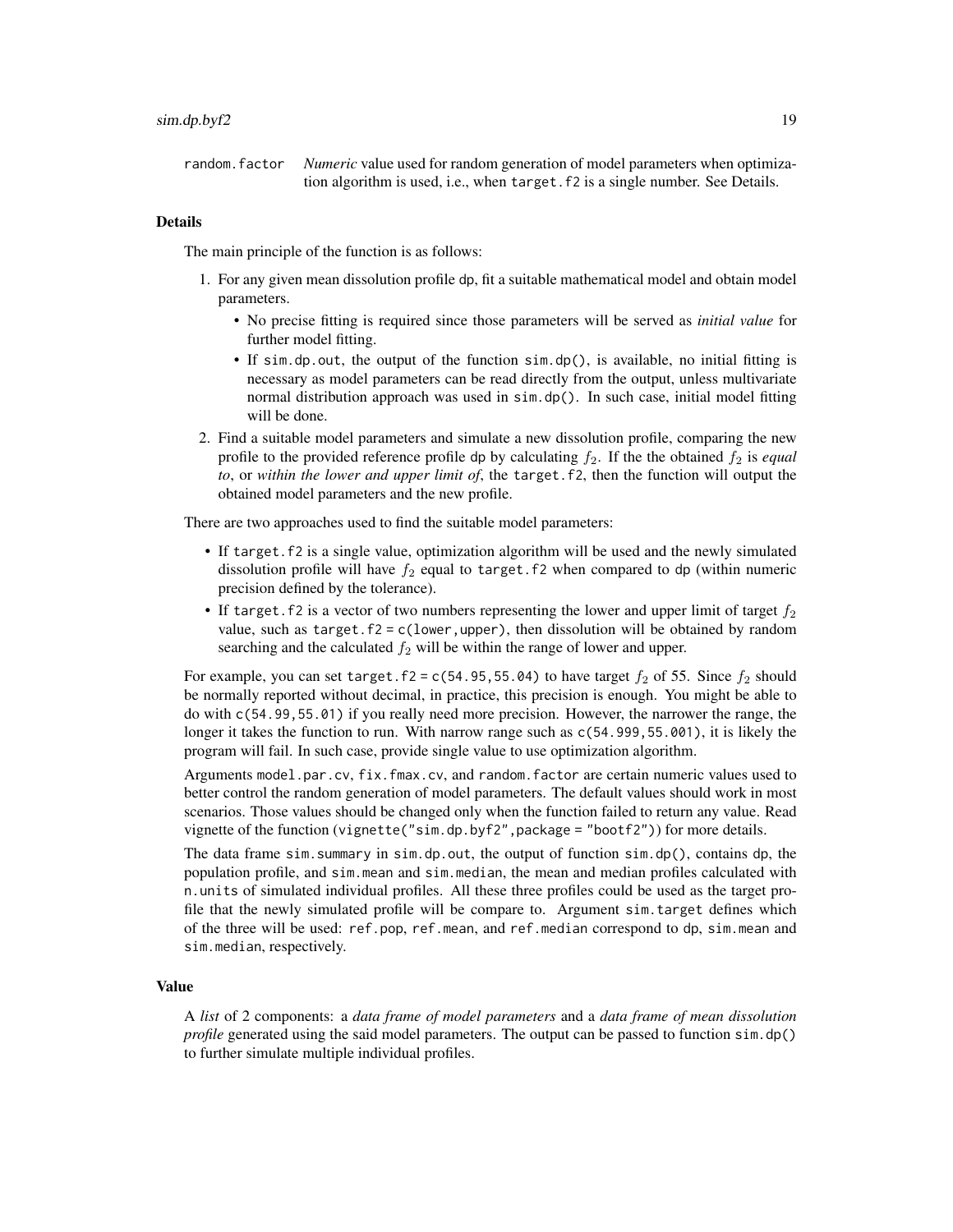### Examples

tp <- c(5, 10, 15, 20, 30, 45, 60) mod.par.r <- list(fmax = 100, fmax.cv = 2, tlag = 0, tlag.cv = 0, mdt = 25, mdt.cv = 4, beta = 2.1, beta.cv = 3) d.r  $\le$  sim.dp(tp, model.par = mod.par.r, seed = 100, n.units = 120L, plot = FALSE) model.par1  $\le$  sim.dp.byf2(sim.dp.out = d.r, target.f2 = 60, seed = 123) model.par2 <- sim.dp.byf2(sim.dp.out = d.r, target.f2 = c(59.95, 60.04), seed = 123)